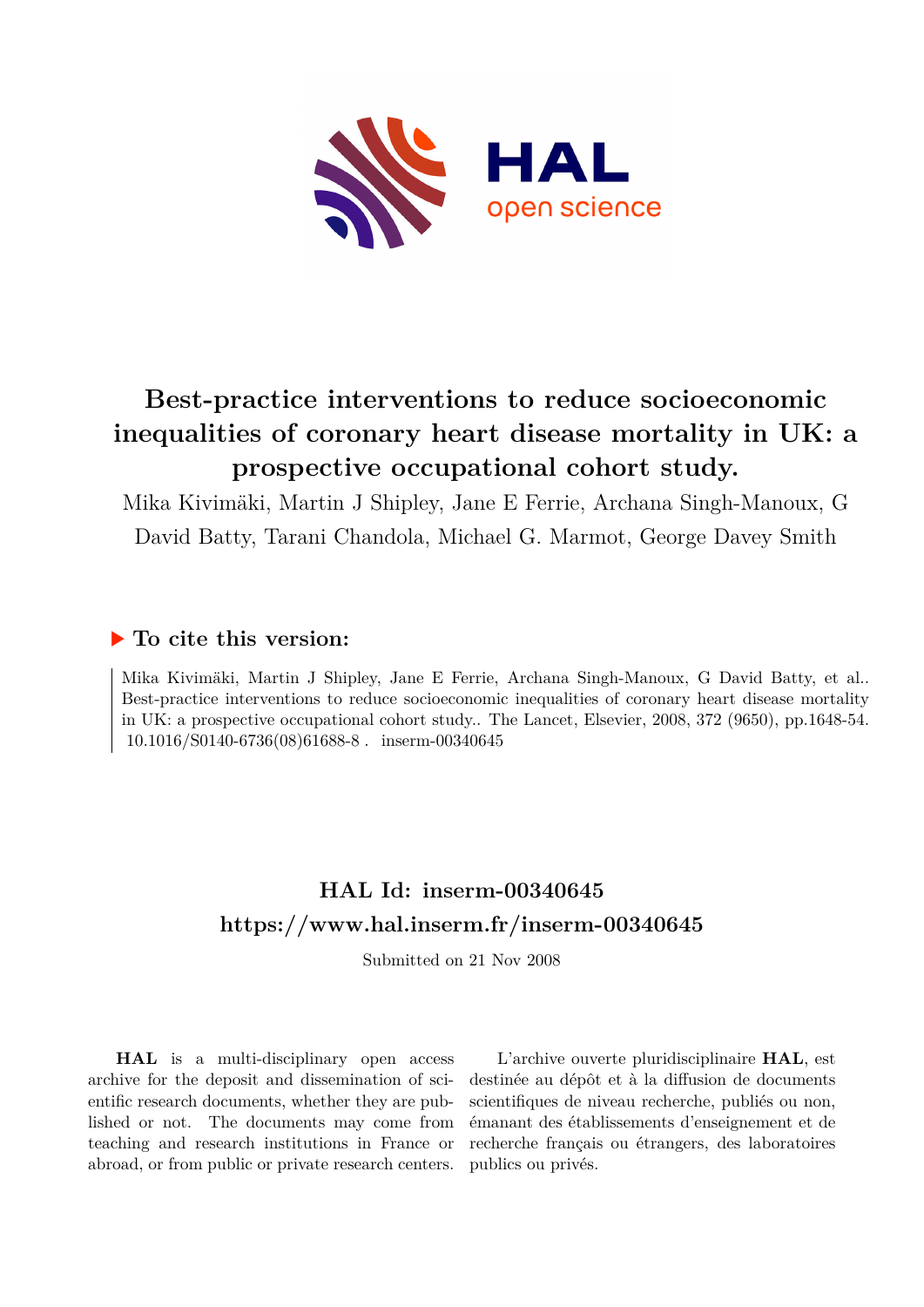Lancet theme issue "Determinants of Health Inequalities" Nov 8 2008

Estimating the impact of 'best-practice' interventions on reducing socioeconomic inequalities in coronary heart disease mortality in a working population: the Whitehall study

Mika Kivimäki, Martin J. Shipley, Jane E. Ferrie, Archana Singh-Manoux, G. David Batty, Tarani Chandola, Michael G. Marmot, George Davey Smith

Manuscript statistics: 3664 words in text; 272 in abstract; 41 references; 3 tables; no figures.

Department of Epidemiology and Public Health, University College London, 1-19 Torrington Place, London WC1E 6BT, UK Prof. Mika Kivimaki PhD Martin J. Shipley MSc Jane E. Ferrie PhD Archana Singh-Manoux PhD Tarani Chandola DSc Prof. Sir Michael G. Marmot PhD INSERM, U687-IFR69, Hopital Paul Brousse, 16 avenue Paul Vaillant Couturier, Villejuif Cedex 94807, France Archana Singh-Manoux PhD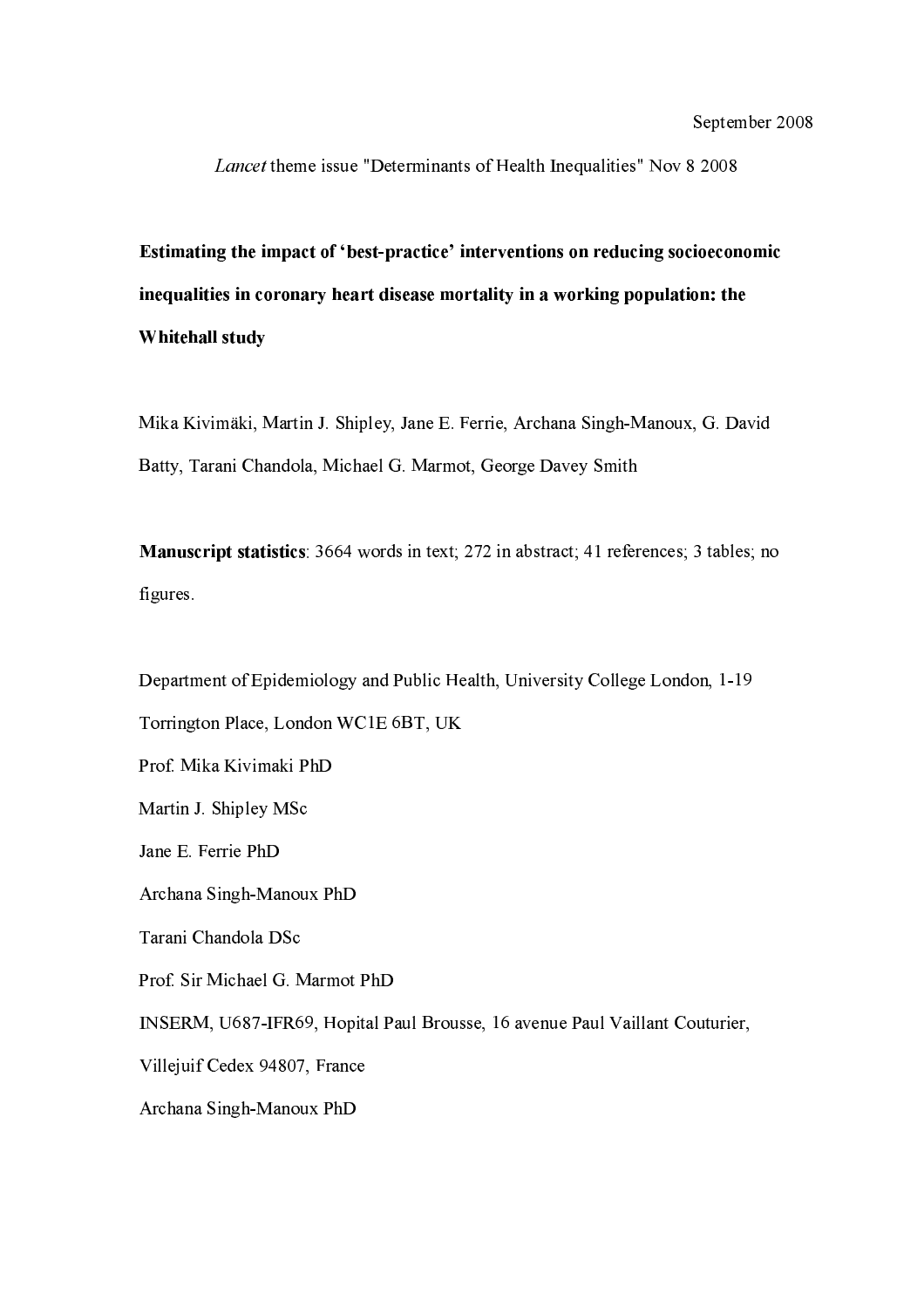MRC Social & Public Health Sciences Unit, 4 Lilybank Gardens, Glasgow, UK, G12 8RZ, UK

G. David Batty PhD

MRC Centre for Causal Analyses in Translational Epidemiology, Department of Social Medicine, University of Bristol, UK

Prof. George Davey Smith DSc

Correspondence to: Prof. M Kivimaki, Department of Epidemiology and Public Health, University College London, 1-19 Torrington Place, London WC1E 6BT, UK. Tel. +44 20 7679 8260; Fax +44 20 7419 6732. E-mail: m.kivimaki@ucl.ac.uk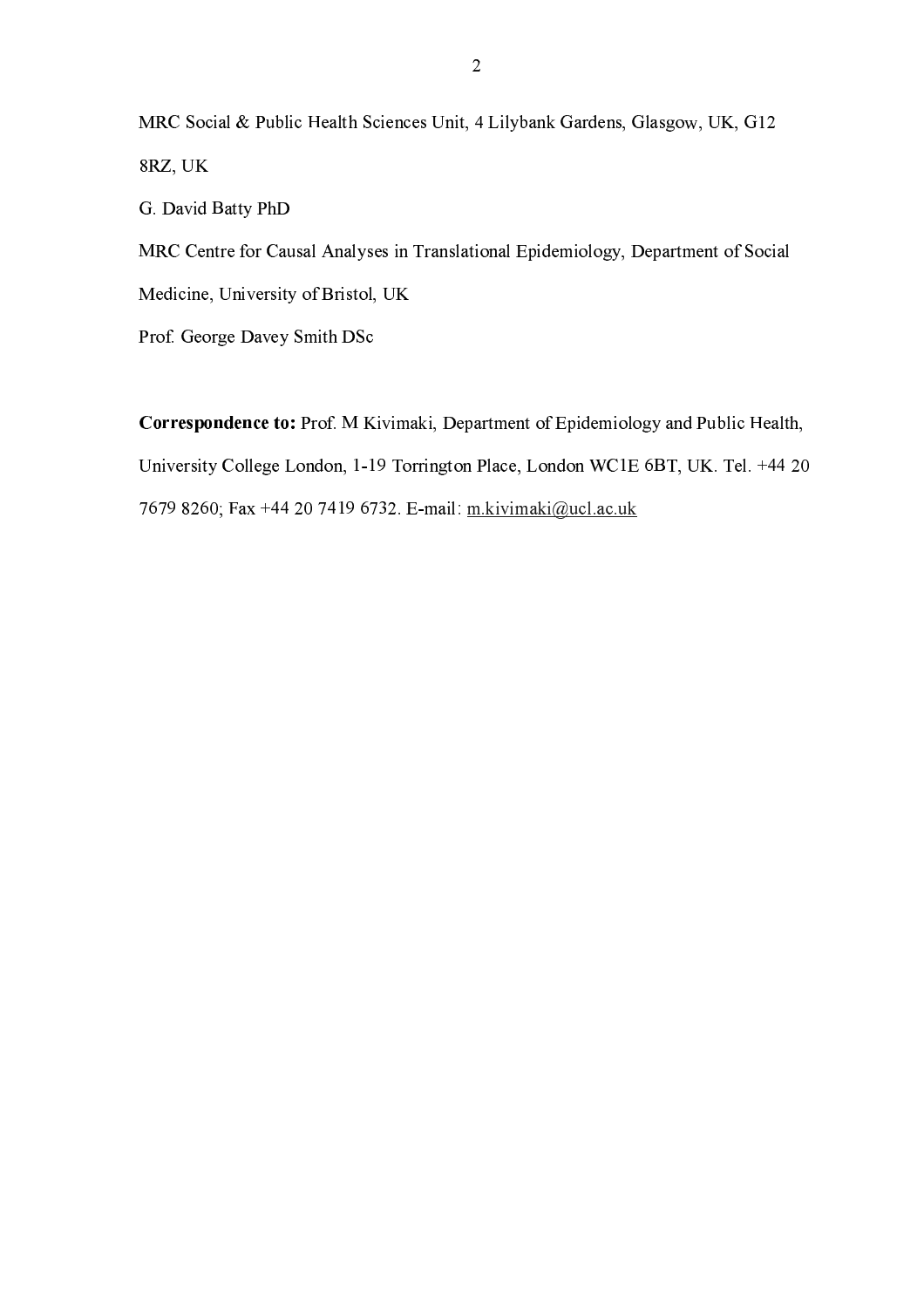#### **SUMMARY**

**Background** The extent to which the successful implementation of the most effective ('best-practice') interventions to modify coronary heart disease (CHD) risk factors could reduce socioeconomic inequalities in CHD mortality at a population level is not known.

**Methods** We examined this issue in an occupational cohort of 17,186 male civil servants aged 40-69 years at study induction in 1967-70. Socioeconomic position was based on employment grade. We calculated the potential reduction in excess CHD mortality among men of low compared to high socioeconomic position using either best-practice interventions (reduction in systolic blood pressure 10 mm Hg, total cholesterol 2 mmol/L, blood glucose 1 mmol/L among pre-diabetics; prevalence of non-insulin dependent diabetes halved; complete cessation of cigarette smoking) or, for comparison, return to primordial levels of risk factors (whole population of never smokers with optimal risk factor levels).

Findings Less than 2% of men were never smokers with optimal risk factor levels. Fifteen year risk of CHD death per 100 men standardised to age 55 was 11.0 for men in the low employment grade group and 7.5 in the high grade group. Population-wide best practice interventions would reduce CHD mortality by 57%, and the difference in CHD mortality between socioeconomic groups by 69%. For primordial prevention, the corresponding reductions would be 73% and 86%, respectively.

Interpretation Results from an occupational cohort suggest that current best practice interventions to reduce classic coronary risk factors, if successfully implemented in both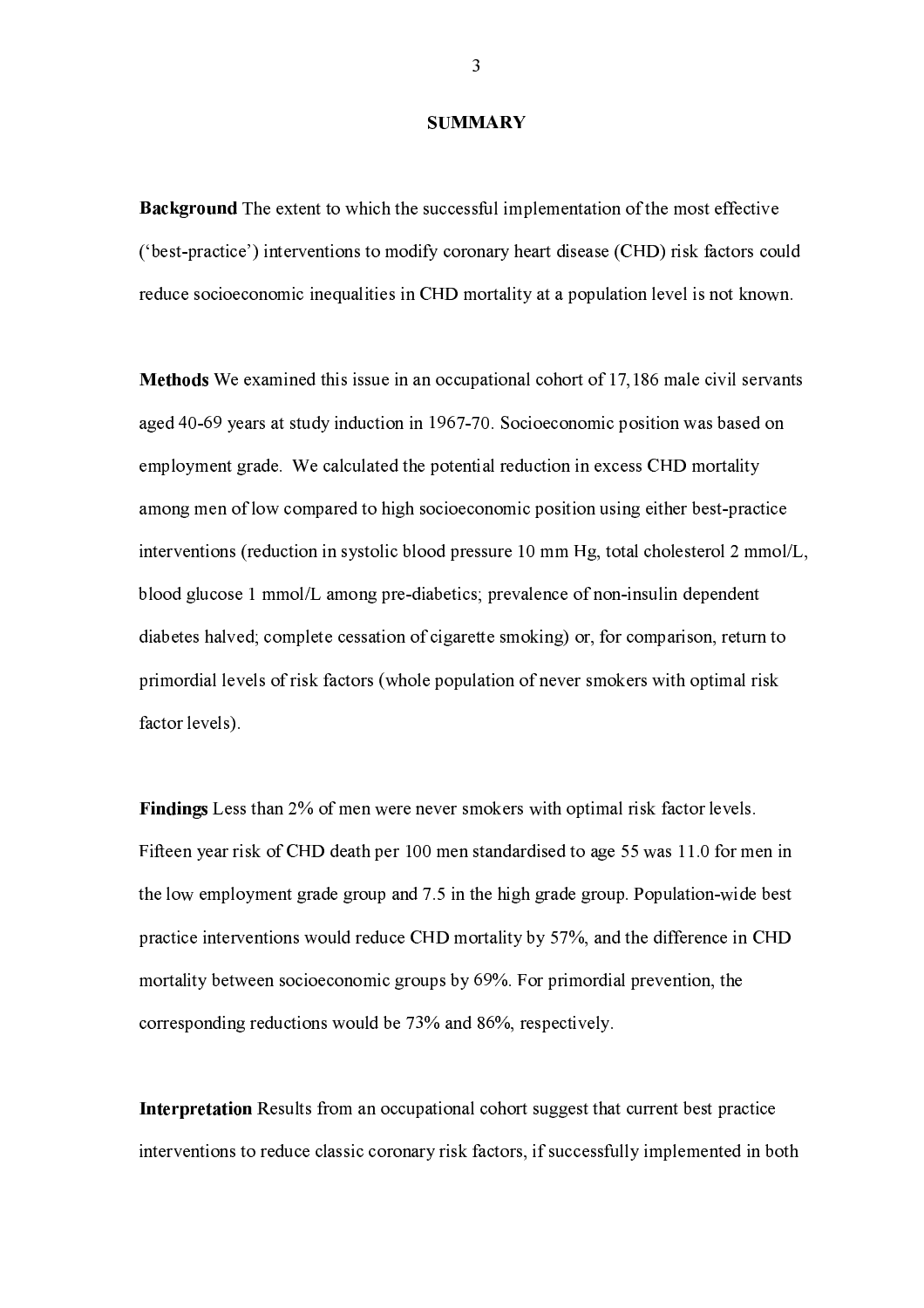/--0.-7/2 ",2- /2-2.2- K [2%-6"[w 2%-77> /.-0h 2="@246k",2- /2-2.2 > /4&4
,.1" /.-5D\* -2
&07/ 8z@y p2-1"&]4K%-& -.-4; ," 2%-7/)
,1"%67 /46-!70" ", >!2
[2.0
&z , K"qA40+2
\$" 2%-7/  ,1%'h:2)
; /-2
[ /0767>B-7#"34,2
= 27/ -2%-7/0+ /2.6y

3a@N@`@IKN@O6m \*-0
#-.1]2465-078-0.C2- /07@-+%-, 8zw-32 02)£!",0
[t2%-. >7/w , 8 #", 50
c}=2%-.0+ /2.w ph >07£!"[0
,-2%-. K7/w{3%-,2-h0.k£|1",h0
,-2%-. K7/w7K7>2 &%@" Ds,w~Dh0z24@} /.7>0. }] /.7>0.y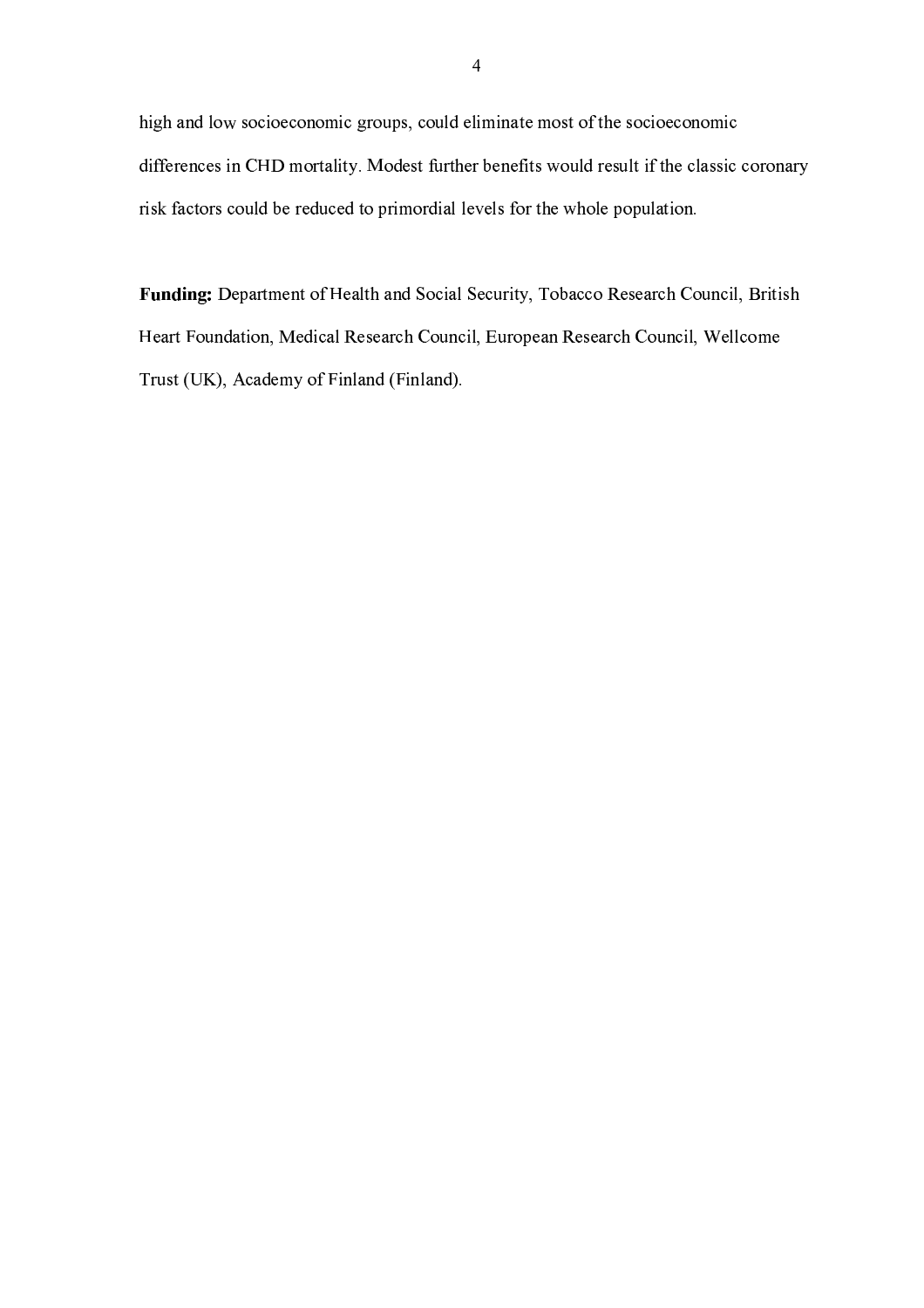#### **INTRODUCTION**

There is uncertainty regarding the best ways to reduce socioeconomic inequalities in coronary heart disease (CHD), a leading cause of death  $(1-3)$  Studies have assessed the contribution of various risk factors to socioeconomic inequalities by comparing the relative risk of CHD between high and low socioeconomic groups before and after adjustment for these risk factors (4-7) The problem with this method is that it does not take into account the extent to which reduction in each risk factor is feasible; it simply approximates what would happen after standardization to the risk factor distribution in the total study population.

Classic, well established risk factors that explain most CHD incidence are high blood pressure, high cholesterol, diabetes mellitus, and cigarette smoking (8-10) The most successful ('best-practice') pharmacological and lifestyle interventions to date have managed to reduce systolic blood pressure on average by approximately 10 mm  $Hg(11)$ total cholesterol by 2 mmol/L,  $(12)$  blood glucose among pre-diabetics by 1 mmol/L, and halve the prevalence of non-insulin dependent diabetes in adults (13) Using existing data bases it is possible to estimate the extent to which successful implementation of these best-practice interventions could reduce socioeconomic inequalities in CHD at the population level (9, 14)

In this study, we estimate  $-$  both in absolute and relative terms  $-$  what would happen to socioeconomic inequalities in CHD if these best-practice risk reductions applied in both high and low socioeconomic groups. We also examine the additional potential for risk reduction if all smokers quit. Unlikely though this may seem, new aggressive anti-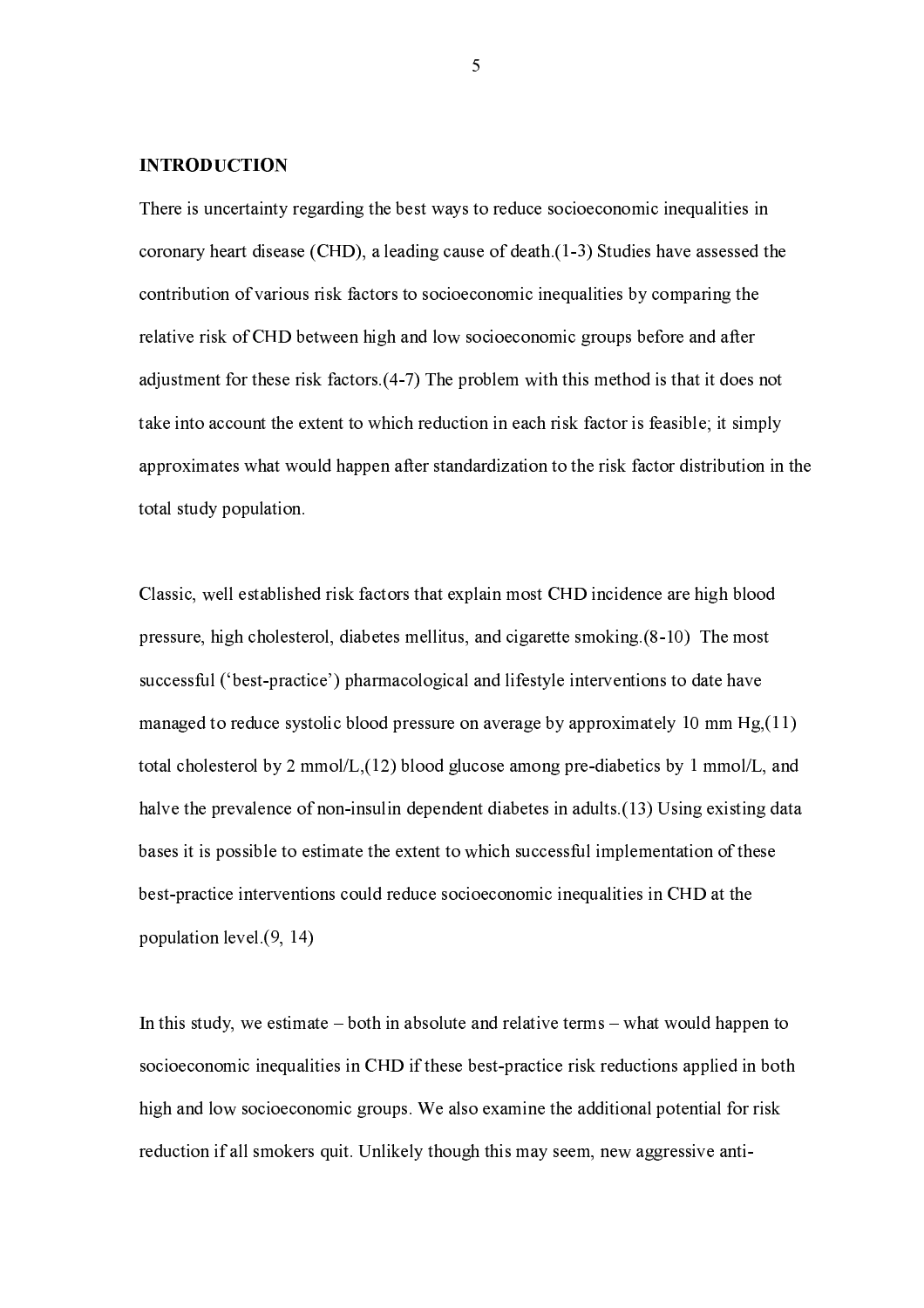smoking policies and the reduction in smoking among UK men from 82% to 26% over the past six decades render at least an approximation to this situation more plausible than at first envisaged  $(15)$ 

To provide an extreme comparison, we also estimate the effects on socioeconomic inequalities of a primordial prevention strategy based on risk factor levels well below levels currently observed in westernised societies. It is clear that blood pressure elevations with age are not physiologically inevitable  $(16)$  and diabetes prevalence is very low in the absence of westernised diets and obesity levels (17, 18) Theoretically, outside of the small proportion of people with a strong genetic predisposition to hypercholesterolaemia, there is no reason why cholesterol levels could not be kept low throughout life(19) and initiation into tobacco use eliminated. We therefore quantify the risk reduction associated with systolic blood pressure  $\leq 120$  mmHg, cholesterol concentration  $\leq 5.0$  mmol/L, postload blood glucose  $\leq 4.6$  mmol/L(20) and never smoking on socioeconomic inequalities in CHD.

#### **METHODS**

### **Study population**

The target population of the Whitehall study was 19,019 non-industrial London-based male government employees aged from 40 to 69 years at screening between September 1967 and January 1970 (response 74%).(21)

## Assessment of risk factors at baseline

Socioeconomic position was based on civil service employment grade. To obtain sufficient numbers for each socioeconomic group and to simplify data interpretation, we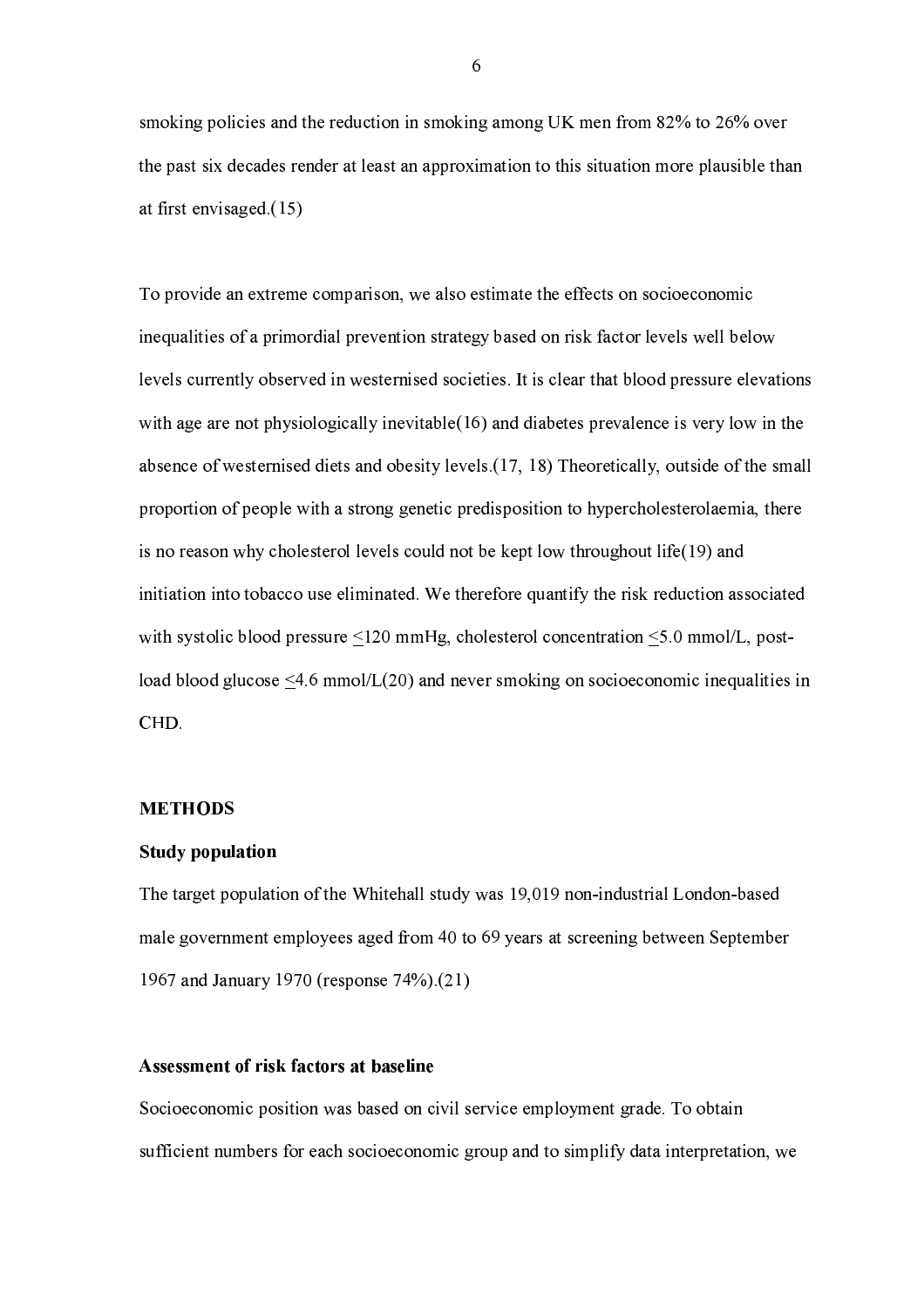dichotomised the level of employment grade into high (administrative, professional or executive) or low (clerical, messenger and other unskilled manual grades). Employment grade was not comparable to the rest of the sample for 886 men from the Diplomatic Service and the British Council so these individuals were excluded from all analyses. A single blood pressure reading was taken from the left arm by a trained observer using a London School of Hygiene sphygmomanometer (22) Systolic blood pressure was recorded at the first appearance of the Korotkoff sounds. A capillary sample of blood was taken from the ear lobe after an overnight fast. Participants then drank a 50-g anhydrous dextrose preparation. Plasma cholesterol concentration was measured using the standard Technicon method  $N24a(21)$  Two hours later a second blood sample was taken. Postload blood glucose concentration was measured by the ferricyanide reduction method on an autoanalyser (Technicon method N-9a). Those with self-reported diabetes did not undertake the glucose tolerance test and those with a post-load blood glucose  $>11.1$  $mmol/L$  ( $>200$  mg/dl) were categorised as non-insulin dependent diabetics (non-IDDM). Diabetic participants on insulin treatment were classified as insulin dependent diabetics (IDDM). Smoking status was self-reported.

#### Ascertainment of coronary heart disease mortality

Fifteen-year mortality data were obtained from the National Health Services (NHS) Central Registry using the NHS identification number assigned to each UK citizen. As these records do not cover deaths among people who emigrated from the UK and died abroad, participants flagged as embarkees were censored at the date of embarkation. CHD death was indicated by codes 410-414 (International Classification of Diseases (ICD) 8 and 9) and codes I20-I25 (ICD-10).

 $\overline{7}$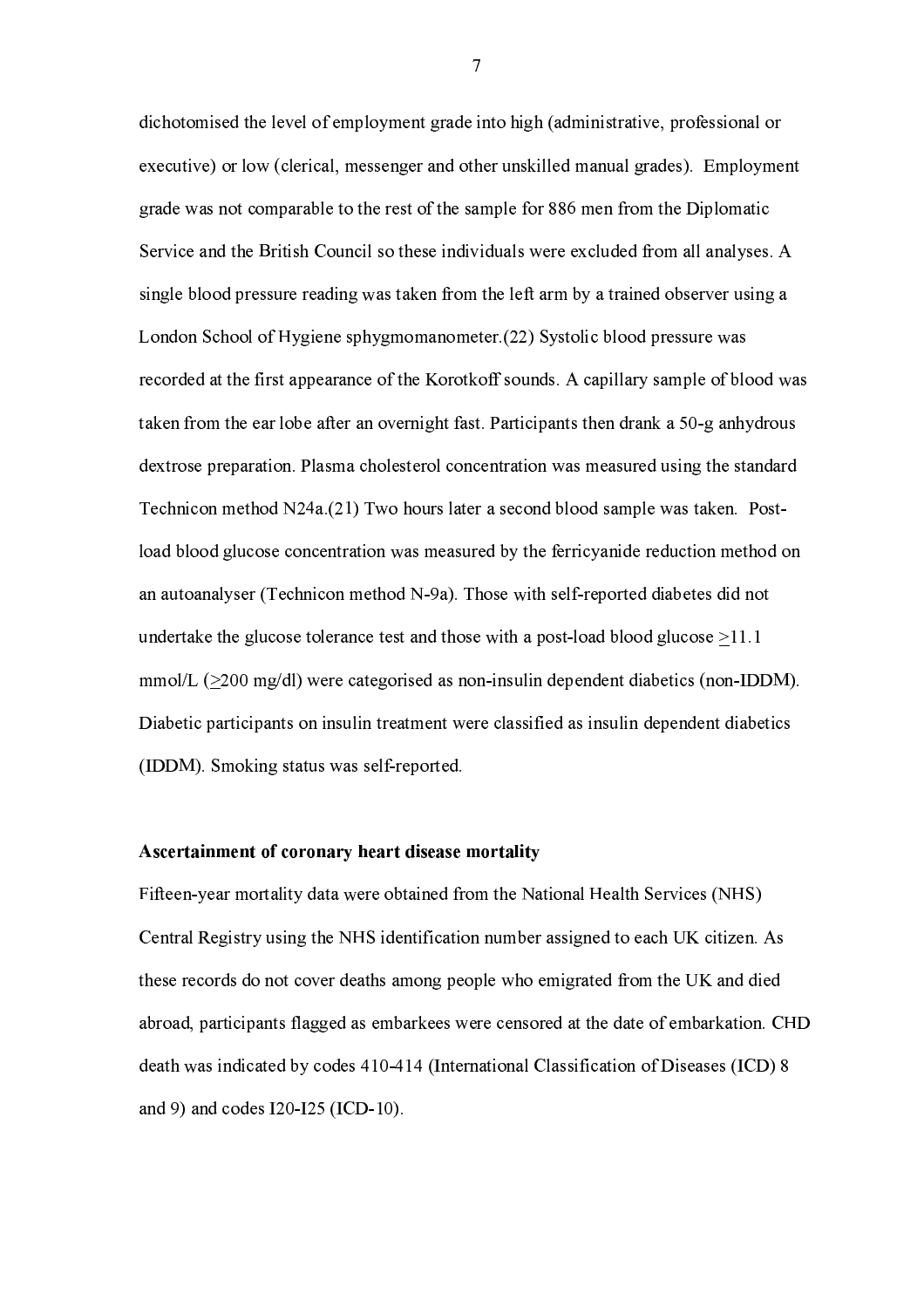#### **Statistical analysis**

We excluded from the analysis men who had any missing values for the risk factors of interest - systolic blood pressure ( $n = 6$ ), cholesterol ( $n = 709$ ), smoking status ( $n = 8$ ), blood glucose/diabetes ( $n = 135$ ). Difficulties in retrieving a sufficient sample of blood using the capillary method from an incision in the earlobe may have contributed to the higher rate of missing values for cholesterol (3.7%), but this missingness was nondifferential by socioeconomic position ( $p=0.38$ ). We also excluded 16 men who had died but for whom the cause of death was unknown. In all, 17,186 men were included in the analysis.

Follow-up after baseline was limited to 15 years to minimise the possible dilution of effects associated with extended mortality surveillance and to cover a period when statins had yet to become a commonly prescribed treatment for high cholesterol.(21, 23) In analyses of baseline characteristics and mortality, the prevalence of risk factors and 15year CHD mortality rates between men in the high and low employment grade were adjusted for age (using 5 year age groups) by the direct standardisation method and compared using the Mantel-Haenszel test. For continuous measures, linear regression was used to calculate age-adjusted least squares means, and differences between the grades were tested using the dichotomous grade term.

#### *Estimation for best-practice interventions*

The relationship between risk factors and CHD mortality was estimated using the parametric Weibull distribution to model the survival function. Using this model, hazard ratios associated with each risk factor and their 95% confidence intervals were calculated per 10 mm Hg increase for systolic blood pressure, per 2 mmol/L increase for total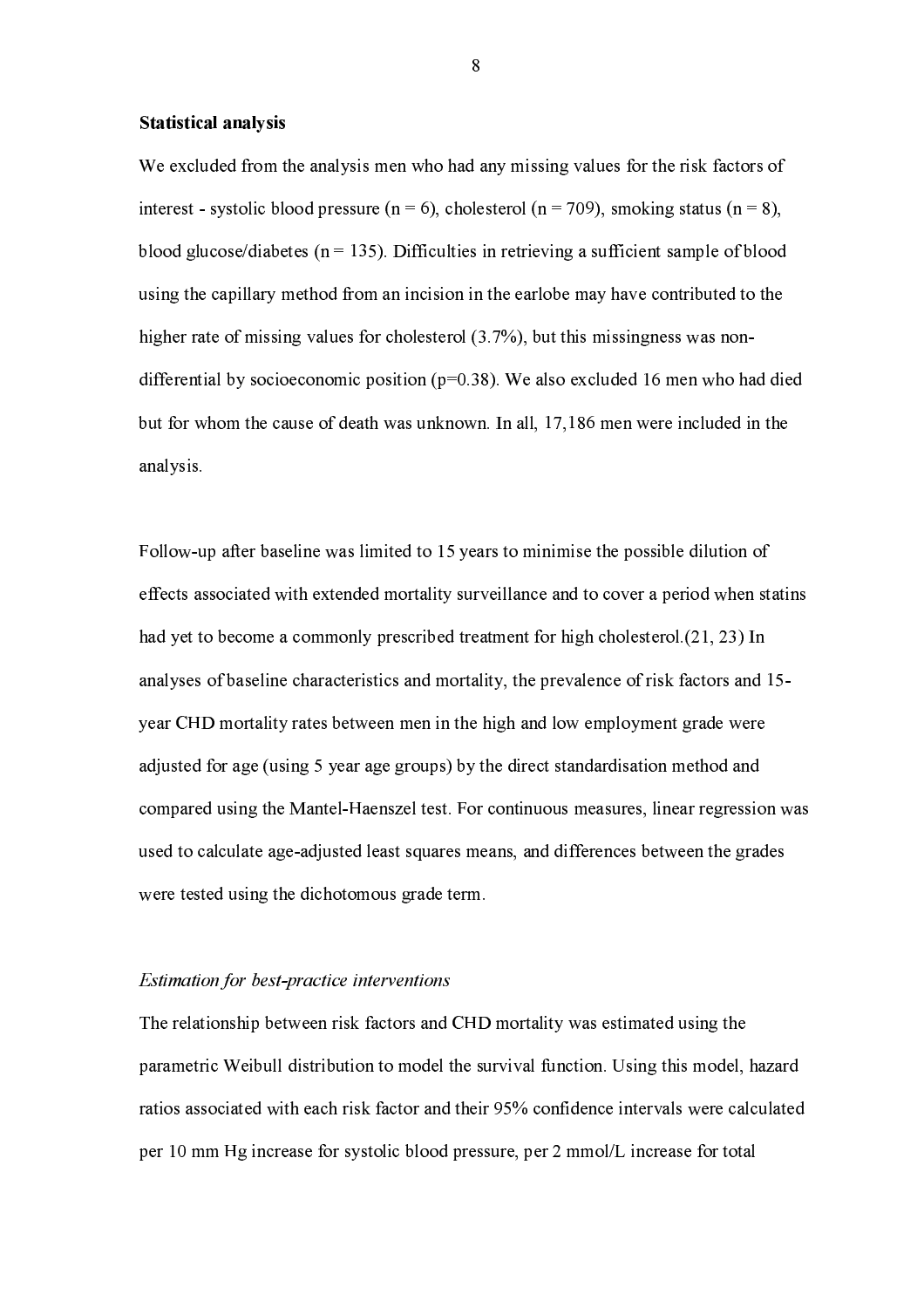cholesterol, and for current smokers versus ex- or never-smokers. Due to the threshold effect of glucose on CHD mortality observed previously in this study, (20) we calculated the hazard ratio per 1 mmol/L increase for post-load blood glucose concentrations above 4.6 mmol/L and the hazard ratio for presence of insulin dependent and non-insulin dependent diabetes compared with those with blood glucose concentrations below 4.6 mmol/L. We adjusted for age using both a linear and quadratic term and included a dichotomous term for employment grade. All these hazards ratios and confidence intervals were virtually identical to those computed using a Cox proportional hazards model. Using the Weibull model, the risk of death from CHD over any time period can be calculated as follows:

Risk of CHD death by time t, 
$$
p(t) = 1 - \exp(-\exp((\log(t) - X\beta)/\sigma))
$$

where X is the vector of risk factors,  $\beta$  is the vector of coefficients and  $\sigma$  is a scale parameter which is also estimated. This model has previously been used in the Framingham study to describe risk profiles and the effects of risk factors on coronary outcomes through the Framingham risk score (24)

For each man in the analysis, we used the above equation to calculate the risk of CHD based on his observed risk factors with age constrained to 55 years. These risks were summed up for all men and tabulated by employment grade to give the baseline expected number of CHD deaths prior to any intervention. To estimate the effect on CHD risk of each risk factor intervention, we applied the intervention to each man and re-computed the risk of CHD using the risk equation. To estimate the effect of a 50% reduction in non-IDDM prevalence we randomly assigned half of the men with non-IDDM to non-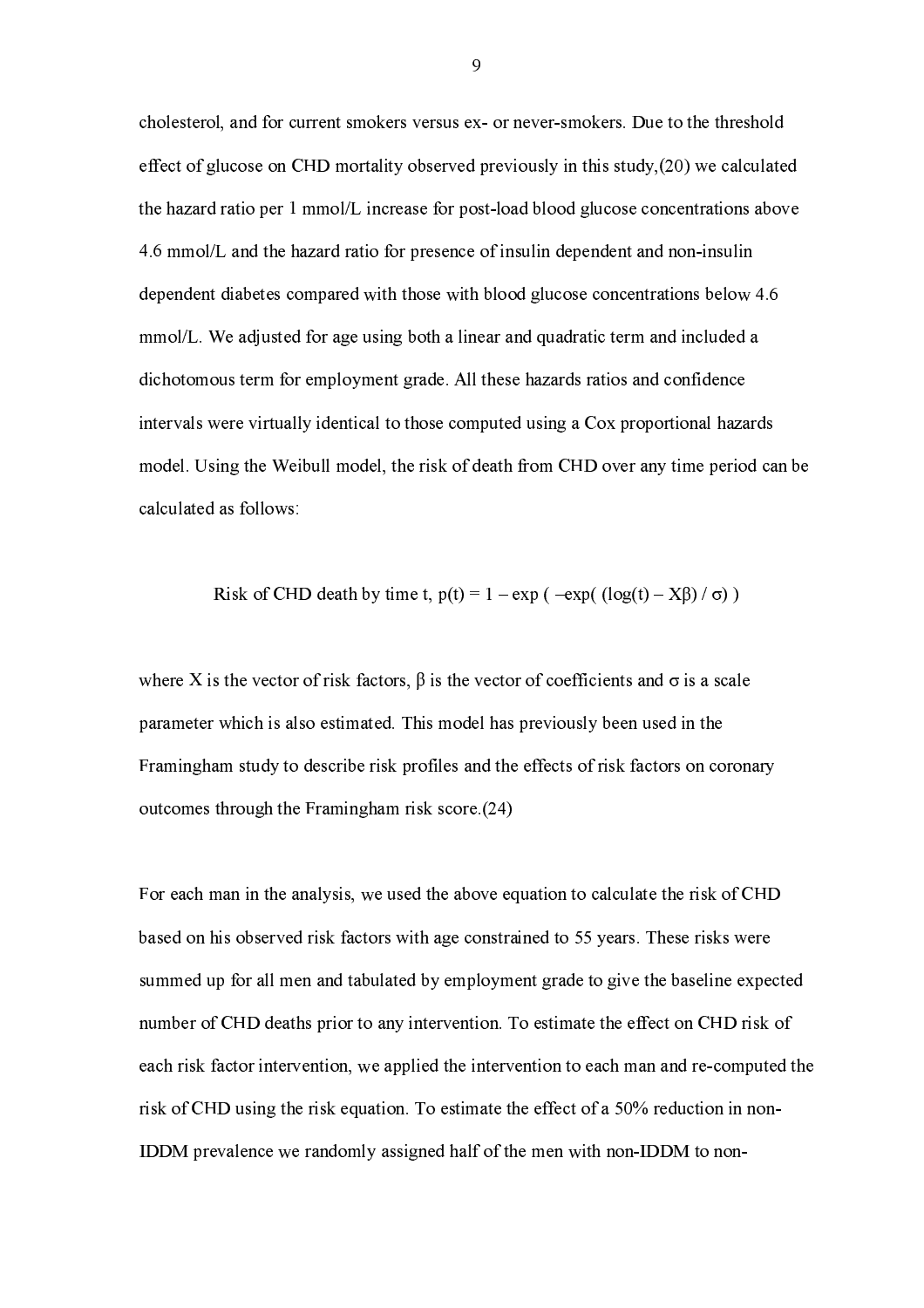diabetics. We repeated this random allocation five times and averaged the expected CHD risk. Sensitivity analyses constraining the age to either 50 or 60 years changed the risk of CHD but had little effect on the percentage changes in excess risk or the risk ratio between low and high employment grade. Using separate equations to estimate the effects of best-practice interventions for each specific risk factor on CHD mortality yielded results very similar to those based on a model with all risk factors included simultaneously. Thus, only the latter analysis is reported here.

#### **Estimation for primordial prevention**

Primordial prevention aims to change the conditions that determine risk factor development, thus successful prevention will eliminate the risk factors themselves. We model the effect of such prevention by applying the best-practice intervention to all men irrespective of their risk levels and additionally setting an optimal risk profile (i.e., systolic blood pressure  $\leq 120$  mm Hg, total cholesterol  $\leq 5.0$  mmol/L, postload blood glucose  $\leq 4.6$  mmol/L, no non-IDDM and never smoking) for those who had residual nonoptimal risk levels or were ex-smokers after the best-practice interventions (IDDM remained unchanged). In all other respects, the modelling corresponds to that described for the best-practice interventions.

#### Role of the funding source

The study sponsors had no role in study design; in the collection, analysis, and interpretation of data; in the writing of the report; or in the decision to submit the paper for publication. The corresponding author had full access to all the data in the study and had final responsibility for the decision to submit for publication.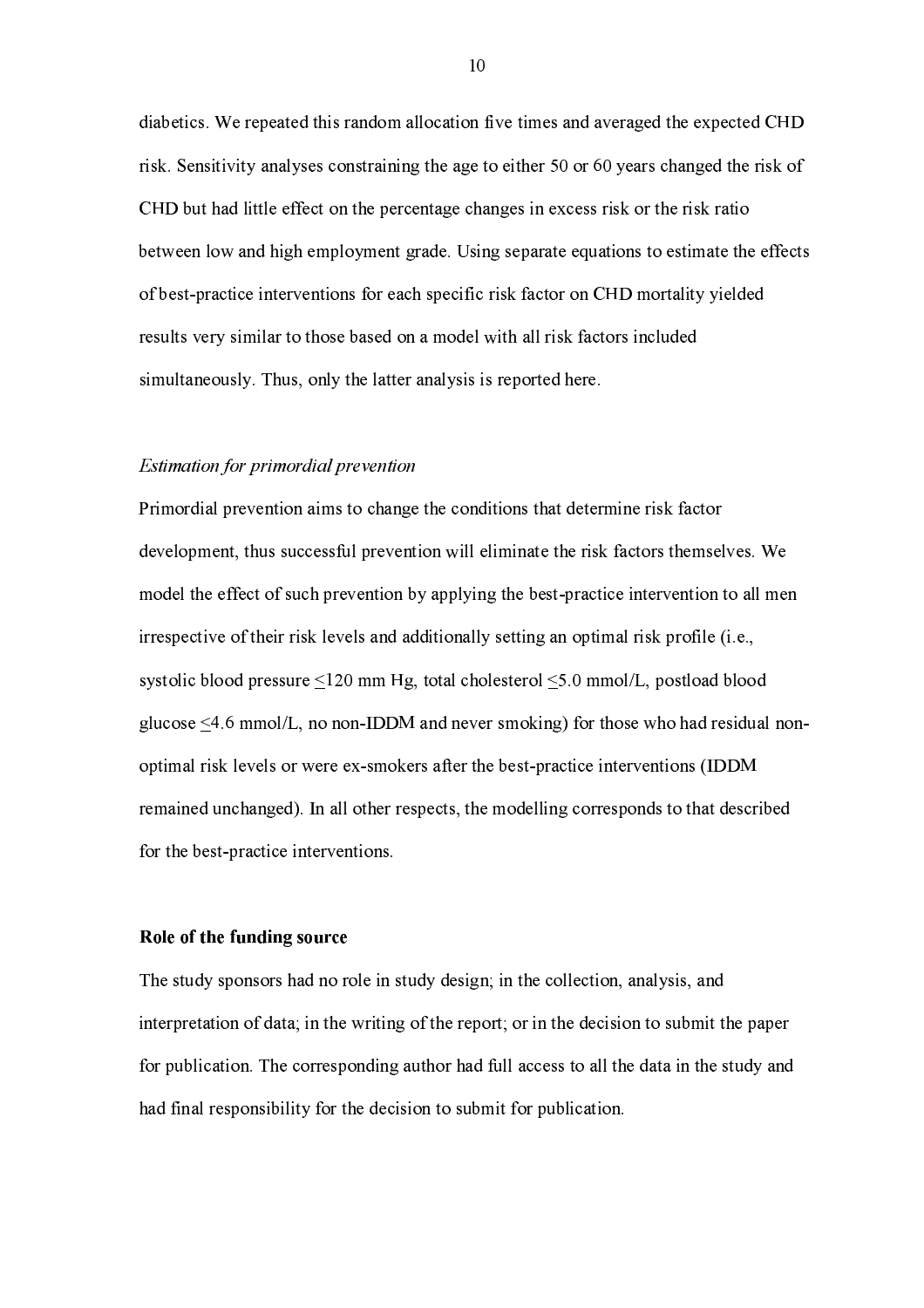#### **RESULTS**

Men from the low employment grades generally had a less favourable risk profile than men from the high grades (table 1). Systolic blood pressure, glucose and the proportions of current smokers and non-insulin dependent diabetics were higher in the low employment grade group. However, total cholesterol levels were slightly greater in the high grade group.

#### Best practice and primordial interventions - Effect on CHD mortality

During the 15-year follow-up, 1262 men died from CHD. As expected, low employment grade and all of the risk factors were associated with elevated mortality (Table 2). Including best practice interventions in the model resulted in an overall decrease of 57% in the risk of CHD mortality at age 55. Lowering cholesterol alone was associated with a 33% reduction in CHD death. Corresponding reductions for the other risk factors were 23% for smoking, 14% for high blood pressure, but only 2% for intervening in diabetes risk.

The primordial prevention model suggested that removing all risk factors from the study population reduces CHD mortality by 73%. Risk reductions associated with the risk factors individually were 32% for high blood pressure, 33% for high cholesterol, 3% for diabetes and 37% for smoking.

#### Best practice interventions

Fifteen-year risk of CHD death at age 55 is 11.0 per 100 for men in the low employment grades and 7.5 for those in the high grades, a between-group risk difference of 3.5 (table 3). Including best practice interventions in the model reduced this risk difference by 43%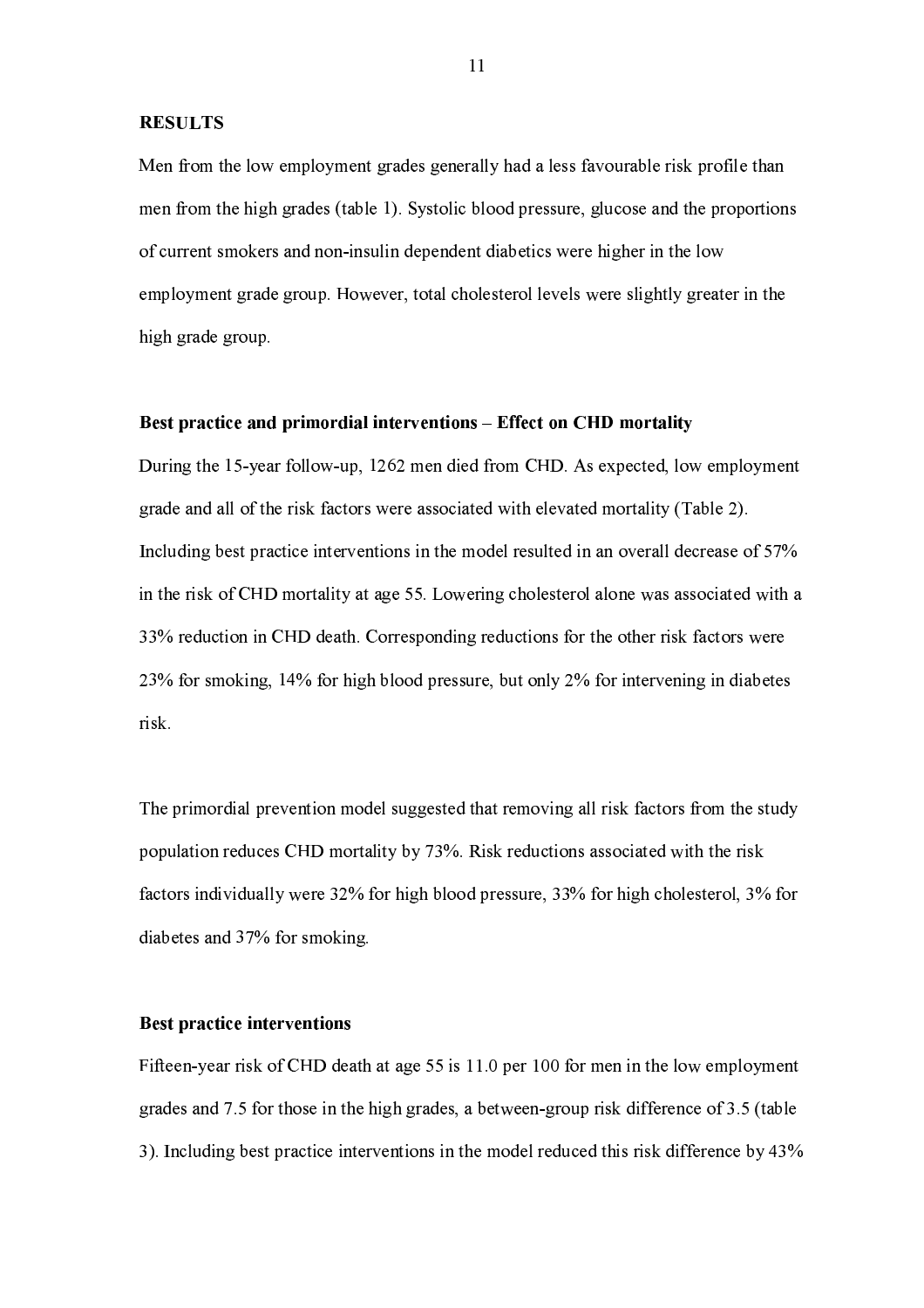for smoking, 31% for cholesterol, 13% for blood pressure, and 6% for diabetes risk. All these interventions together reduced the 15-year CHD mortality to 4.4 per 100 for men in the low grades and 3.3 for men in the high grades. Thus, the estimated post-intervention risk difference between high and low employment grade groups is 1.1, a reduction in absolute risk disparity of 69%.

In relative terms, the ratio of 15-year CHD mortality risk between the high and low employment grade groups is 1.46 and the corresponding post-intervention risk ratio is 1.32. The overall 30% reduction in the risk ratio is almost entirely attributable to the effect of smoking cessation which accounted for 28%. As employment grade differences in the prevalence of other coronary risk factors were small, best practice intervention reducing these risk factors has little effect on the relative risk associated with low socioeconomic position.

#### Primordial prevention - effect on socioeconomic inequalities in CHD mortality

Interventions that reduced all the outstanding non-optimal levels of risk to optimal levels and completely eliminated non-IDDM and smoking (i.e. all men considered to be never smokers) further reduced the population means: systolic blood pressure 115.0 mm Hg, cholesterol 3.1 mmol/L, post-load glucose among non-diabetics 4.0 mmol/L, and no exposure to smoking. The 15-year CHD mortality risk under these circumstances is 2.2 per 100 in the high grade men and 2.7 in the low grade men. This represents an overall reduction in absolute risk disparity of 86%. For relative risk, the reduction in socioeconomic disparities is 53%, with smoking and blood pressure the most important contributing factors.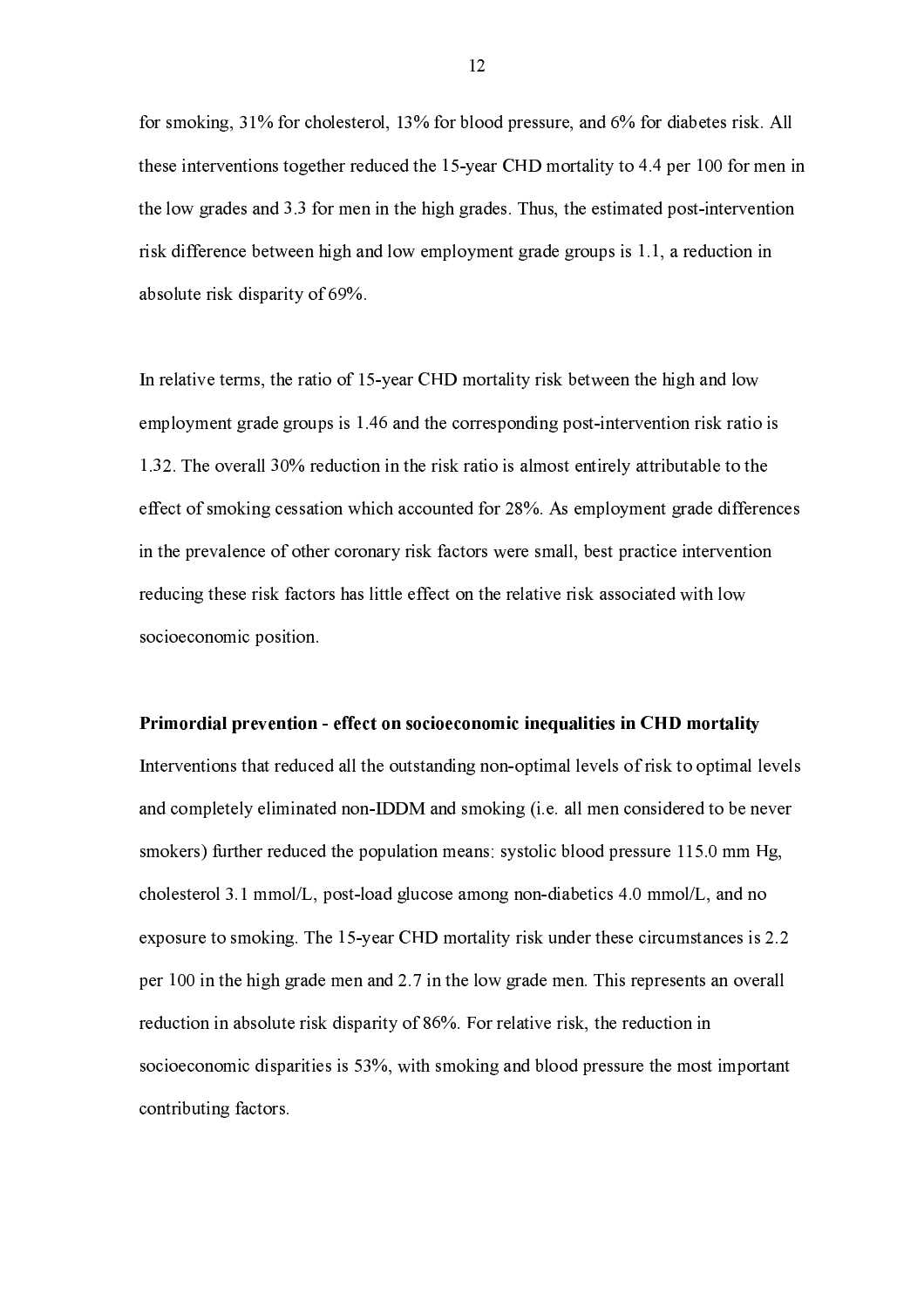#### **DISCUSSION**

The aim of the present study was to examine the extent to which the successful implementation of best-practice interventions to modify CHD risk factors could reduce socioeconomic inequalities in CHD mortality at a population level. According to estimates from the Whitehall population, best practice interventions to reduce classic coronary risk factors, if successfully implemented in both high and low socioeconomic groups, could eliminate 69% of the difference in CHD risk between these groups. Cholesterol lowering and smoking cessation account for the largest part of this beneficial change. Primordial prevention, a hypothetical intervention that successfully reduces all risk factors to optimal levels (including all men being lifelong non-smokers), would, we estimate, confer only modest further benefits. In relative terms, best practice interventions and primordial prevention were not as successful in reducing relative inequalities in CHD between socioeconomic groups.

#### Effect of best pharmacological and lifestyle interventions

Numerous population-based cohort studies have examined the contribution of the classic risk factors to *relative* socioeconomic inequalities ignoring the contribution to *absolute* differences in CHD between the socioeconomic groups. Our quantification suggests that using interventions shown to affect the greatest reduction in CHD in randomised controlled trials (best practice interventions) reduces the relative difference in CHD between high and low socioeconomic groups only by 30%. Previous studies using adjustment-based approaches suggest a similar reduction of 15% to 40% in relative  $risk(5, 7)$  The adjustment-based method differs from ours in that it approximates what would happen after standardization to the risk factor distribution in the total study population irrespective of whether this is possible.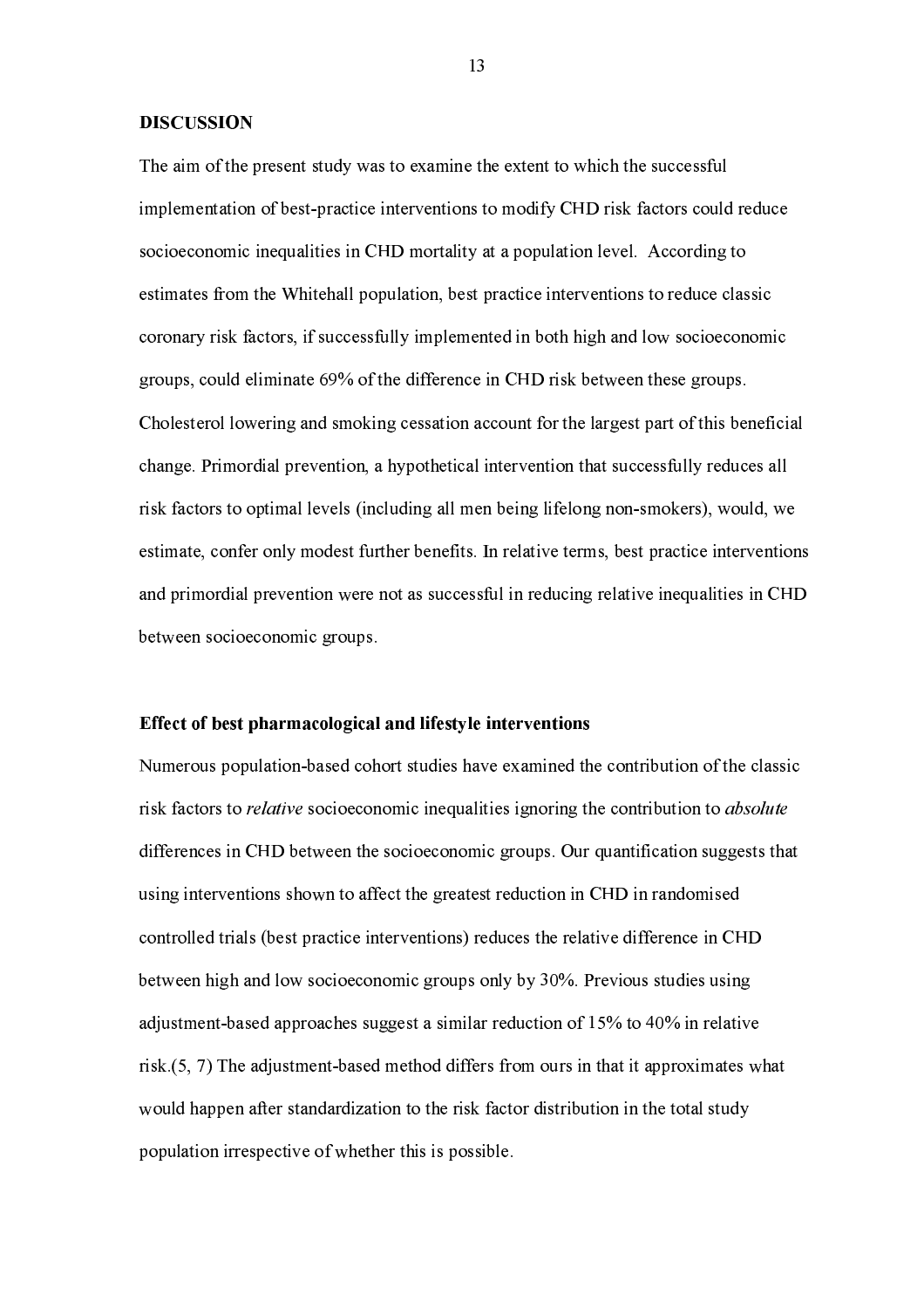Smoking cessation for all smokers made the greatest contribution to both relative and absolute difference in CHD between high and low socioeconomic groups. Reductions in other risk factors had only a modest effect on relative inequalities in CHD. Although smoking cessation for all smokers is the ultimate aim of all health policy, this may seem a very optimistic goal at a population level. Re-calculating the overall best-practice intervention effect with smoking prevalence only halved suggests a 55% (rather than  $(69%)$  drop in mortality differences between high and low grades and a 12% (not 30%) reduction in the relative risk. In this scenario, total cholesterol reduction becomes the factor that generates the greatest reduction in absolute socioeconomic disparities in CHD mortality.

The relative approach to socioeconomic inequalities is only sensitive to reductions in risk factors that are socially patterned. As cholesterol levels were not higher in low socioeconomic groups, reduction in cholesterol did not reduce *relative* socioeconomic inequalities in CHD mortality despite resulting in substantial reduction in the CHD mortality *difference* between the socioeconomic groups. This starkly illustrates that the determinants of relative socio-economic inequalities may be different to the determinants of absolute differences (5)

#### Total removal of the classic coronary risk factors

The proportion of people who had optimal risk factor levels was very small;  $\leq 2\%$  in our cohort. Other studies, with less stringent criteria, found 15% in a Finnish sample(5) and 5% in a multiracial study of men in the US Atherosclerosis Risk in Communities study (9) Getz et al calculated that in Norway, one of the healthiest nations in the world, about 86%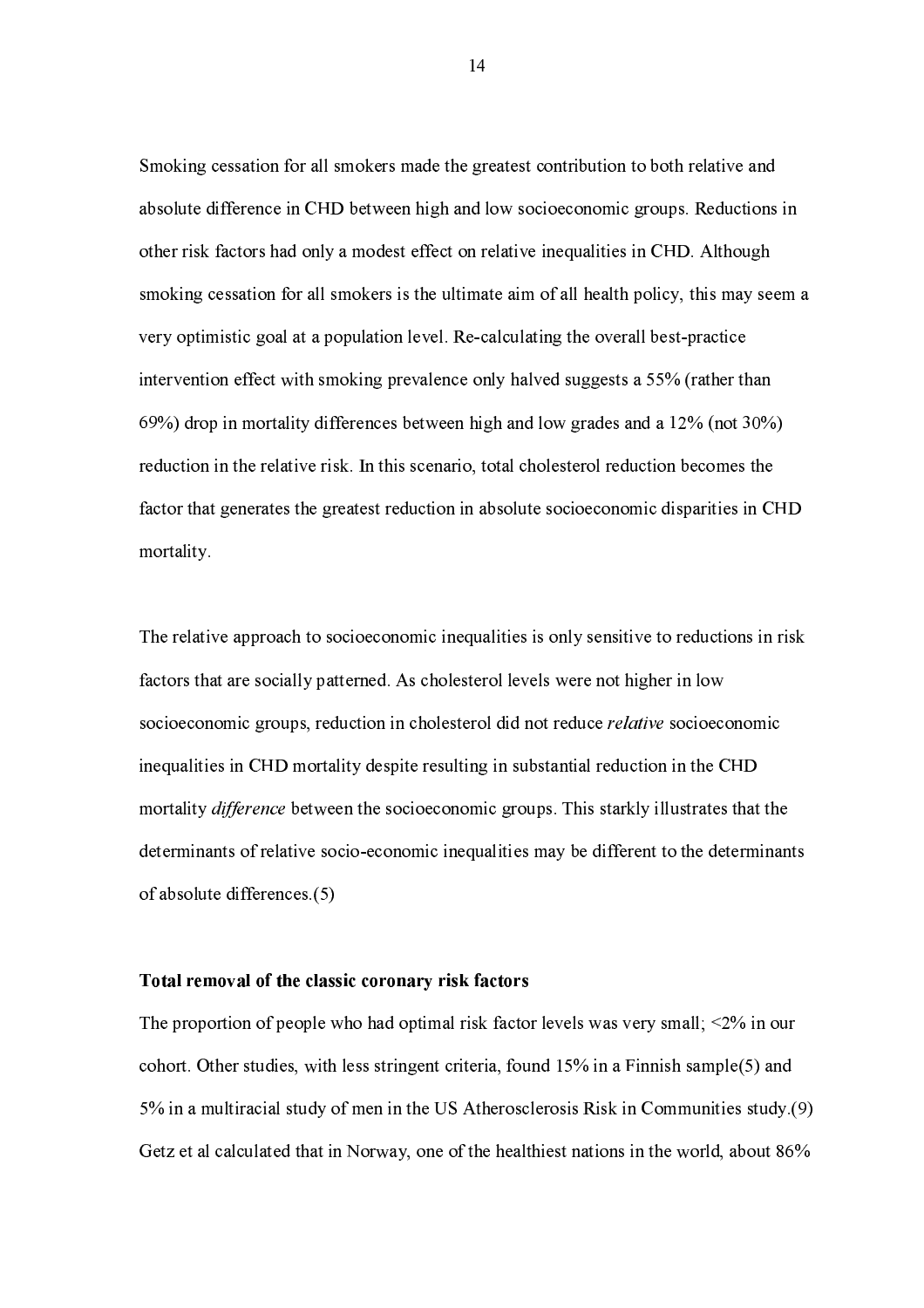of men at age 40 would be classified as high risk and *none* at low risk using the 2003 European guidelines criteria (25)

Although there are currently no evidence-based strategies or tools to completely eliminate the classic coronary risk factors from the total population, this may not necessarily be the case in the future. In addition to best-practice prevention, interventions that target upstream risk factors, such as the psychosocial and material circumstances in which people live and work, are suggested to be effective in reducing relative inequalities (26-28) Lifetime risk factor prevention starting early in life is often seen as the key to eliminating most CHD and reducing absolute differences between socioeconomic groups (29) The two prevention strategies are not mutually exclusive. For example, attempts to reduce smoking levels in populations through fiscal policy will both prevent initiation of smoking (and ultimately may essentially eliminate smoking) and reduce absolute differences in smoking levels between social class groups (even if relative differences increase).

Our analysis suggests that any prevention programme that completely eliminates the four classic coronary risk factors from the population would reduce CHD deaths by 73% and absolute socioeconomic disparities by 86%. True primordial prevention strategies may have even greater potential than suggested here, as for several factors we only categorise risk according to measures taken in middle-life. We do not have estimates of risk associated with lifetime low levels of circulating cholesterol, which will be lower than those associated with low levels at only one stage of the lifecourse. Recent studies that have examined genetic variants associated with different lifetime levels of cholesterol have shown that reductions in CHD risk obtained in randomised controlled trials of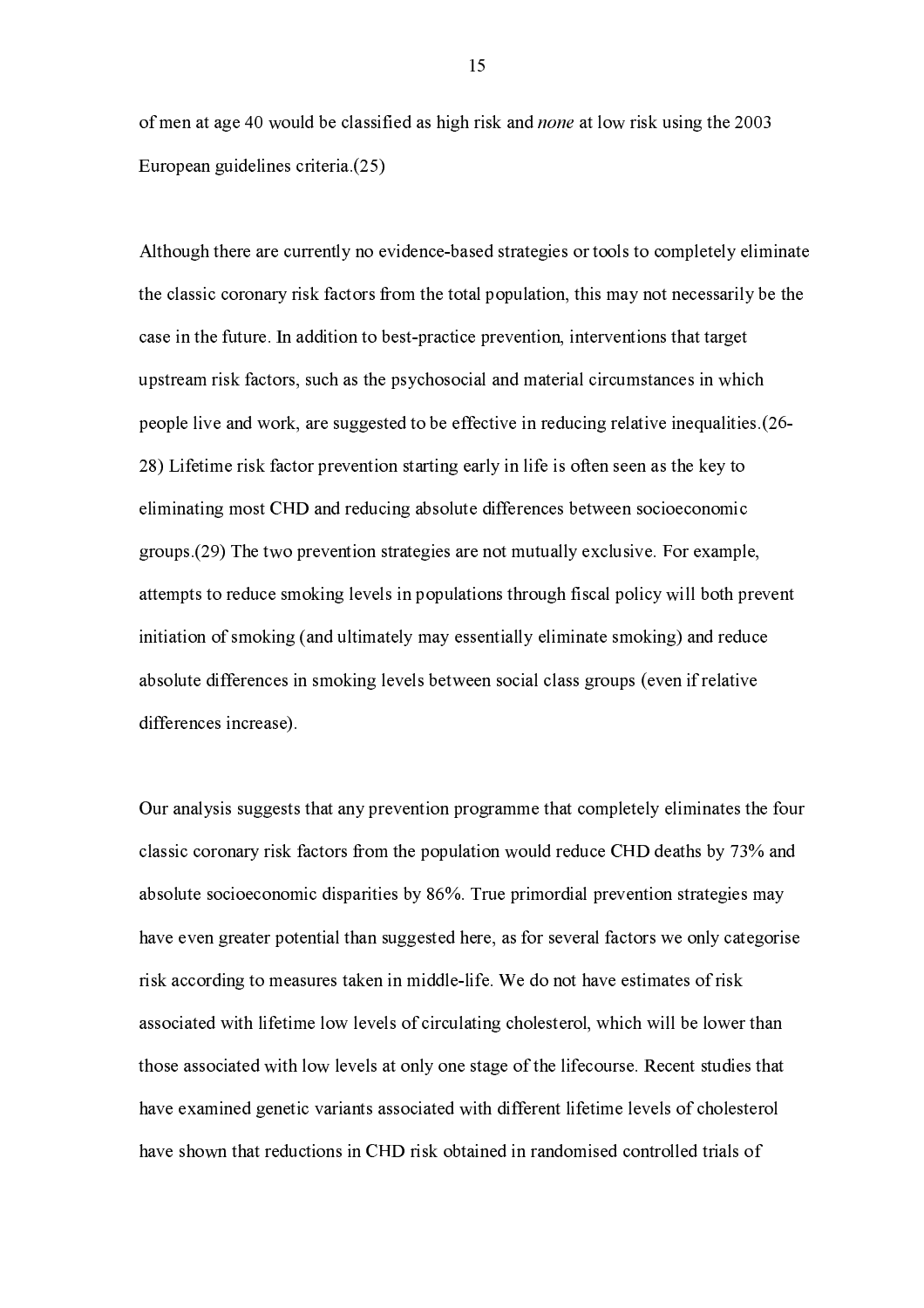relatively short (less than 10 year) treatment duration, and observational studies initiated when the study members were middle aged, under-estimate the absolute differences in CHD rates associated with longer-term differences in cholesterol levels (30, 31) The same logic applies to other classic risk factors. In isolated, non-westernised populations with a non-sedentary lifestyle and a low-fat diet free of added salt and refined carbohydrate, such as the Yanomamo Indians, average systolic blood pressure is about 100 mm Hg, total cholesterol 3.1 mmol/L, and there is little evidence of cardiovascular deaths among these people (19, 32) Thus we will be under-estimating the potential of true primordial prevention in our analyses. A caveat that would influence estimates in the opposite direction, but probably to a lesser extent, is that a small proportion of individuals with marked genetically-influenced elevations in cholesterol, glucose or blood pressure(33-36) would have levels above those used as our cut-offs.

#### **Strengths and limitations**

The validity of our estimates depends on the underlying assumptions and the data used. Instead of risk factor categories, we used continuous measures of blood pressure, cholesterol and blood glucose. This may have improved precision. Our analyses of possible risk factor reductions were based on the effects of best practice interventions derived from randomised controlled trials or, where possible, meta-analyses of such trials, that is, the strongest possible evidence  $(11-13)$  This approach may provide a more realistic estimation for policy than those based on risk factor standardisation or comparisons of exposed and unexposed groups. Differential treatment between socioeconomic groups is an unlikely source of bias in this study as treatment for blood pressure was very limited (1.7% in both high and low grades) and effective cholesterol-lowering interventions had yet to become available (21) Obtaining the prevalence of risk factors and associated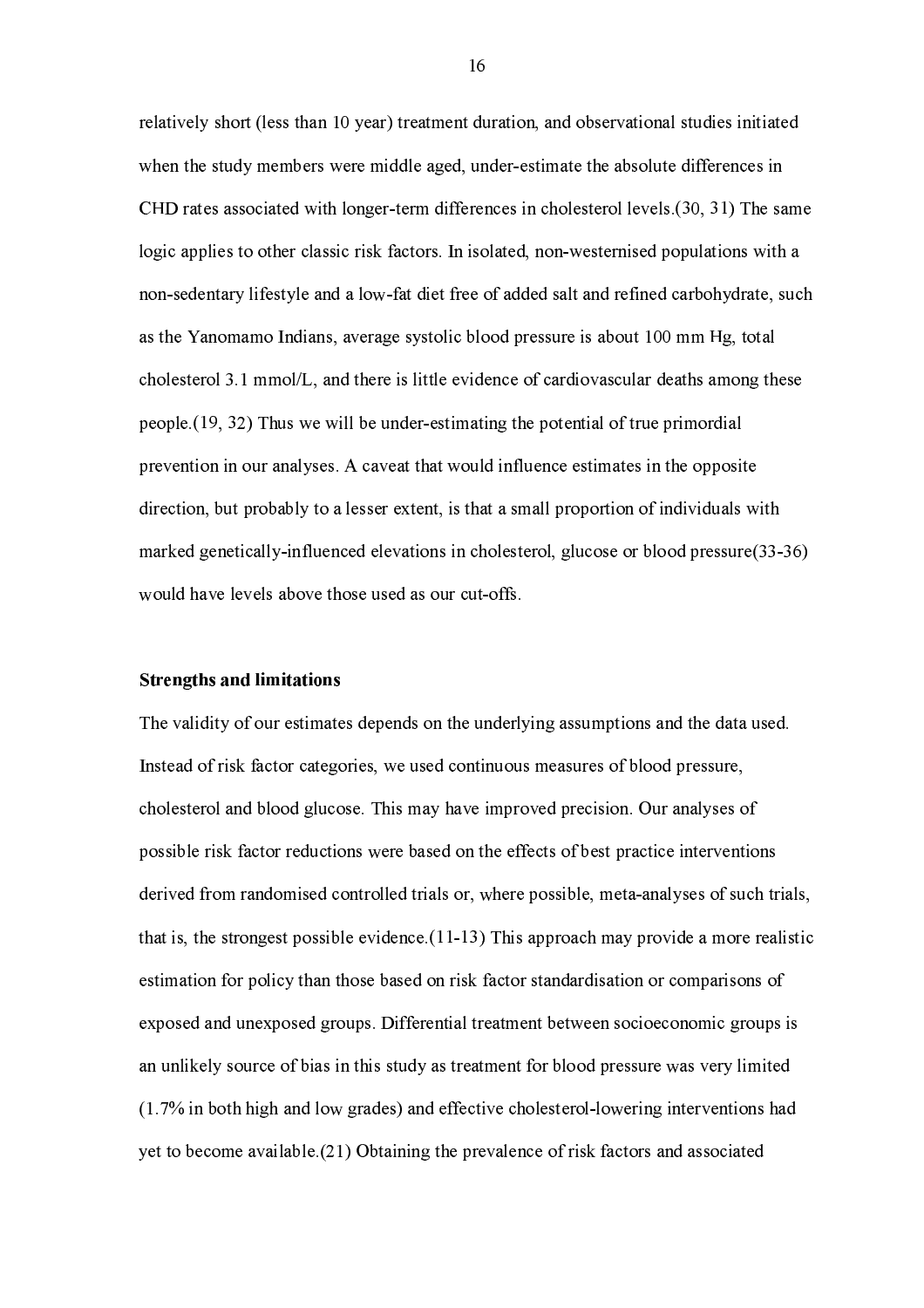excess risks of CHD from the same population (rather than from different populations) is also a strength of this study.

Our study of course is not without its limitations. First, the findings are based on data from a male occupational cohort and it could be argued may not translate to women or to non-working populations. However, differences between the participants and British men aged 45-64 in 2003 were small for total cholesterol  $(5.1 \text{ vs } 5.5 \text{ mmol/L})$  and systolic blood pressure (137 vs 135 mm Hg)(15) and there is little evidence of differences in the effects on cardiovascular disease of the studied risk factors between men and women, except for greater diabetes-related risk of fatal CHD in women (37, 38) Prevalence of smoking was high in this study population compared to more contemporary populations and is likely to overemphasise the role of this behaviour in generating absolute socioeconomic inequalities.

Second, we estimated the benefits from interventions for each risk factor separately while controlling for others. However, we did not take into account the potential interaction effects between different risk reductions because comparable clinical evidence relates to single- rather than multiple-factor interventions. Our predictive models were also unable to capture lag effects or time trends in risk factors and CHD mortality (39) Further, we estimated the benefits of best practice risk factor reductions in terms of reduced CHD mortality from observational data which are open to confounding. Despite these potential limitations, our estimates of intervention effects did not substantially deviate from those reported for CHD morbidity and mortality in clinical trials: an estimated 33% reduction in CHD from cholesterol lowering in this study versus 20%-36% reductions observed in lipid lowering trials; (40) a 15% reduction for systolic blood pressure lowering in our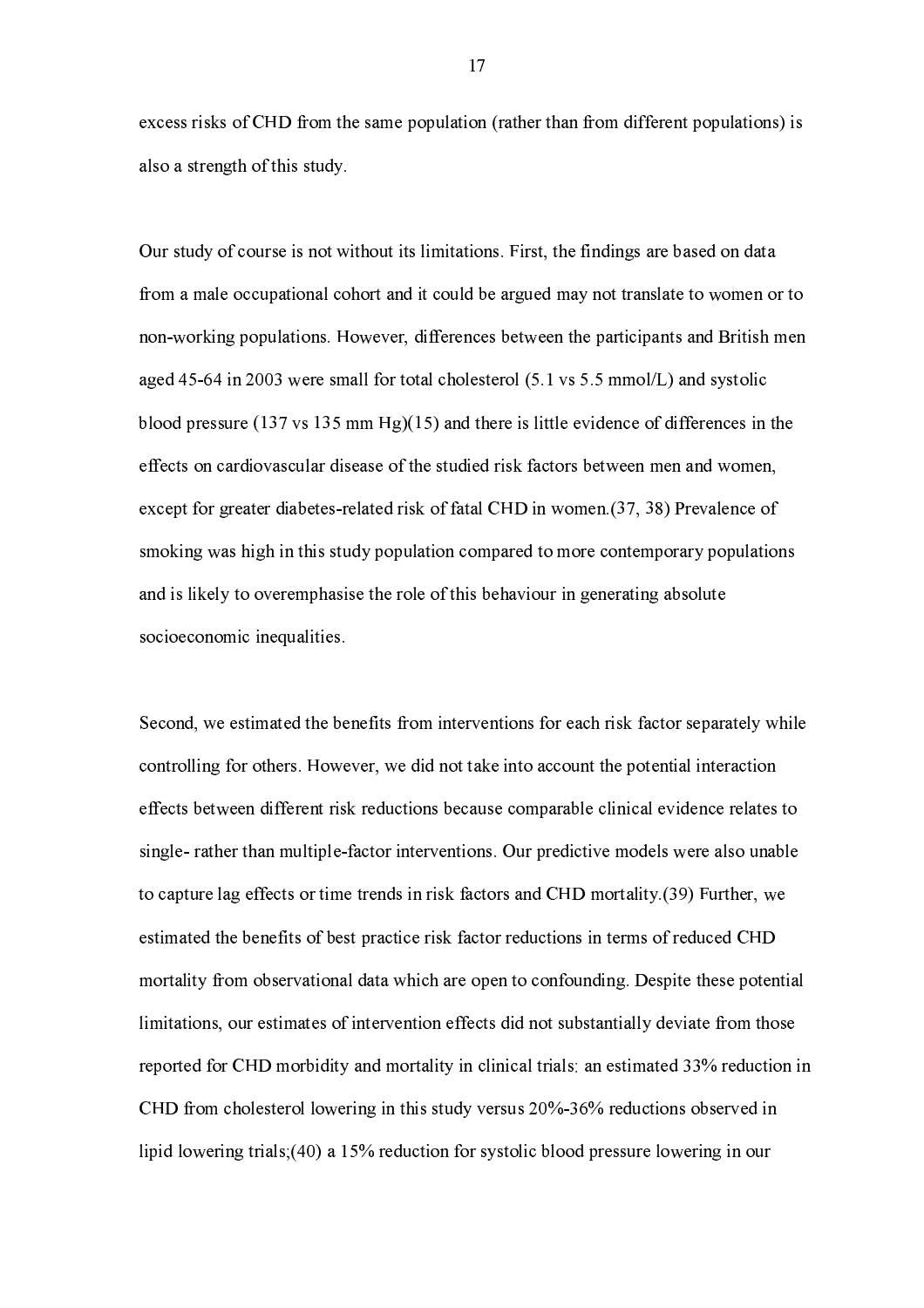analysis versus 10%-20% reductions in relative risk of cardiovascular events in blood pressure lowering trials (41) Although observational data suggest these reductions may be dependent on age, trials provide little evidence of any age-specific effects, supporting our analysis combining all age groups (40, 41) As we discuss above, with lifetime reductions in these risk factors, greater effects than those predicted in our observational data or seen in short-term randomized controlled trials would be expected.

Finally, we assumed that best practice interventions are implemented equitably and have similar effectiveness in both high and low socioeconomic groups. Obviously, this is a major challenge for policy as there are many barriers to realizing the full potential of interventions in all groups. These include unhealthy environments not conductive to salubrious modes of life, together with limited financial and health care resources. These constraints disproportionately affect low socioeconomic groups (3)

## Conclusion

This study provides an example of a novel way of quantifying socioeconomic inequalities in health. Although the aim of health practitioners and governments is to reduce the classic coronary risk factors to optimal levels and eliminate smoking, population-wide comprehensive screening and best practice interventions remain to be implemented. Our estimations from a working population suggest that such interventions, if implemented equally successfully in high and low socioeconomic groups, would eliminate most of the socioeconomic inequalities in CHD.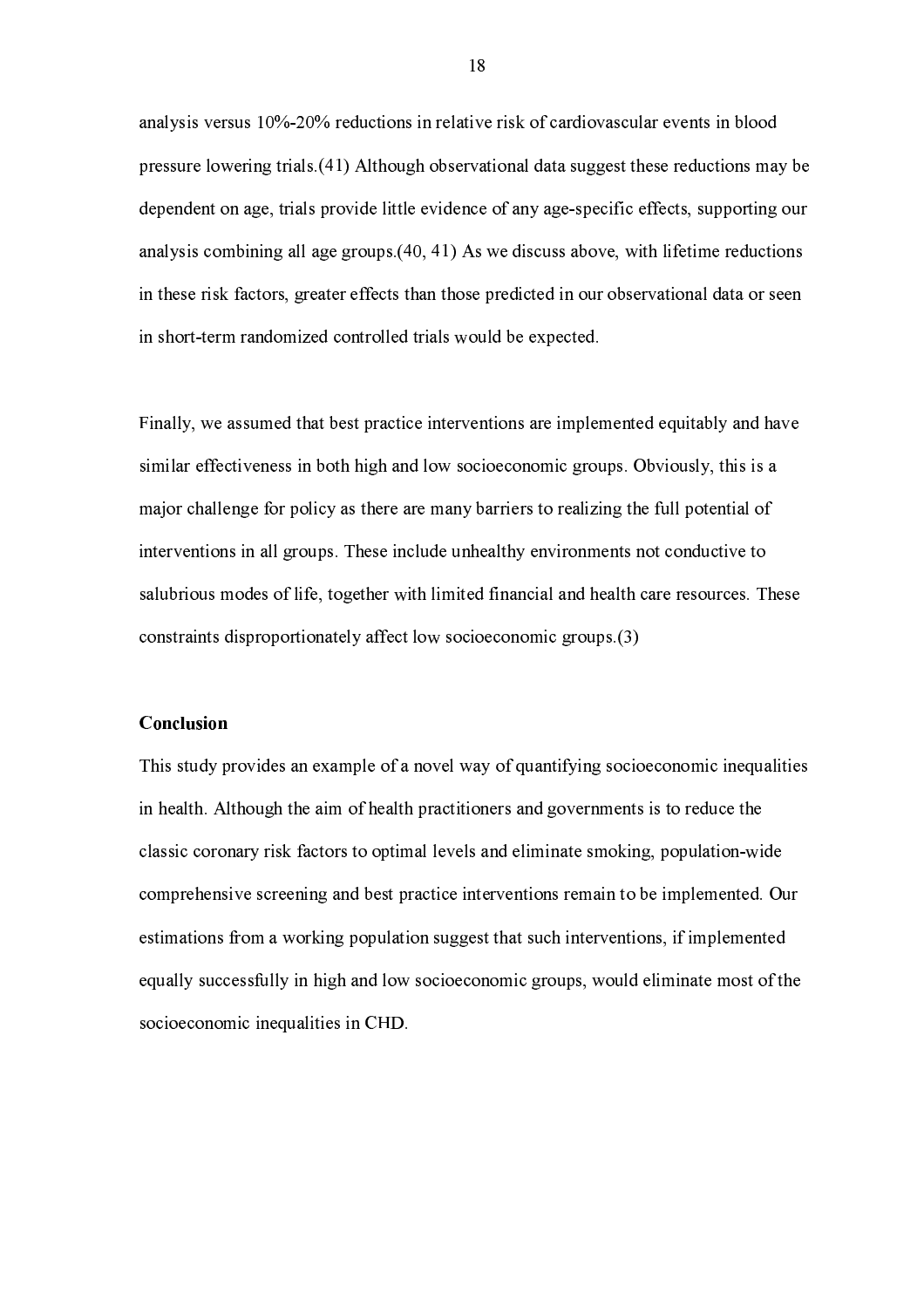#### **Contributors**

MK, GDS, ASM and MJS designed the original hypothesis which other authors further elaborated. MJS in collaboration with MK and GDS ran all the analyses. MK wrote the first draft of the report except the statistical section which was written by MJS. All authors interpreted the results, revised the report, and approved the final version of the report.

### **Conflict of interest statement**

We declare that we have no conflict of interest.

## Acknowledgements

The original screening of the Whitehall study was funded by the Department of Health and Social Security and the Tobacco Research Council. MK, also at the Finnish Institute of Occupational Health, is supported by the Academy of Finland. MJS is supported by the British Heart Foundation, JEF by the Medical Research Council, and ASM by the European Research Council. GDB is a Wellcome Trust fellow. MGM is a Medical Research Council Research Professor and at the time of this work was supported by WHO Commission on Determinants of Socioeconomic Inequalities in Health, which he chaired.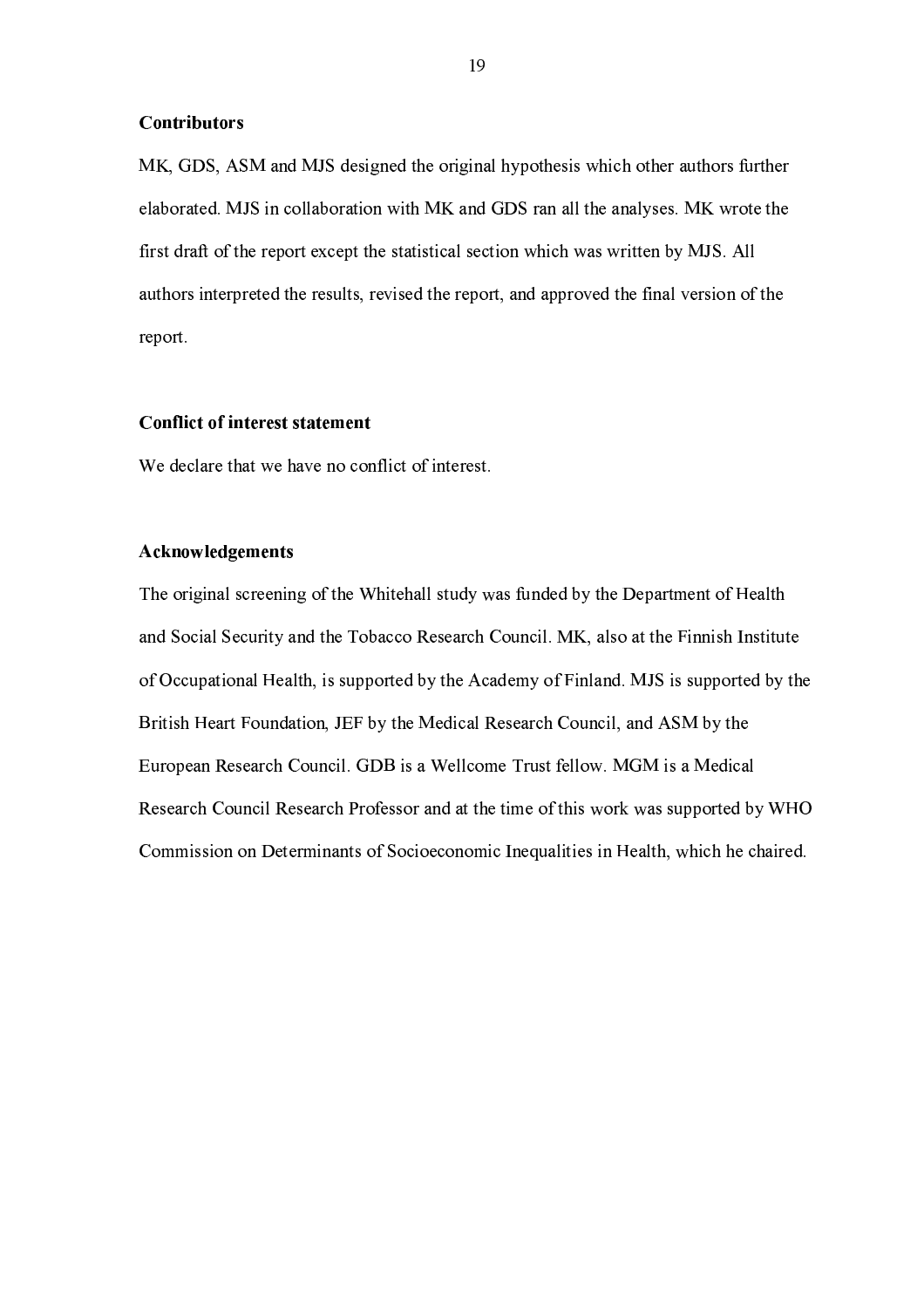#### **REFERENCES**

- $1<sub>1</sub>$ Acheson D. Independent inquiry into inequalities in health. Report. London; 1998.
- $2<sup>1</sup>$ Black D. Inequalities in health: Report of a working group chaired by Sir Douglas Black. London: Department of Health and Social Security; 1980.
- $3<sub>1</sub>$ CSDH. Closing the gap in a generation: health equity through action on the social determinants of health. Final Report of the Commission on Social Determinants of Health. Geneva: World Health Organization; 2008.
- $\overline{4}$ . Marmot MG, Shipley MJ, Rose G. Inequalities in death-specific explanations of a general pattern? *Lancet* 1984; 8384: 1003-6.
- $5<sub>1</sub>$ Lynch J, Davey Smith G, Harper S, Bainbridge K. Explaining the social gradient in coronary heart disease: comparing relative and absolute risk approaches.  $J$ Epidemiol Community Health 2006; 60: 436-41.
- 6. Singh-Manoux A, Nabi H, Shipley M, Guéguen A, Sabia S, Dugravot A, et al. The role of conventional risk factors in explaining social inequalities in coronary heart disease: the relative and absolute approaches to risk. *Epidemiol* 2008; 19: 599-605.
- $7<sub>1</sub>$ Khang YH, Lynch JW, Jung-Choi K, Cho HJ. Explaining age-specific inequalities in mortality from all causes, cardiovascular disease and ischaemic heart disease among South Korean male public servants: relative and absolute perspectives. Heart 2008; 94: 75-82.
- $8<sub>1</sub>$ Greenland P, Knoll MD, Stamler J, Neaton JD, Dyer AR, Garside DB, et al. Major risk factors as antecedents of fatal and nonfatal coronary heart disease events. JAMA 2003; 290: 891-7.
- 9. Hozawa A, Folsom AR, Sharrett AR, Chambless LE. Absolute and attributable risks of cardiovascular disease incidence in relation to optimal and borderline risk factors: comparison of African American with white subjects--Atherosclerosis Risk in Communities Study Arch Intern Med 2007; 167: 573-9.
- $10<sub>1</sub>$ Yusuf S, Reddy S, Ounpuu S, Anand S. Global burden of cardiovascular diseases: part I: general considerations, the epidemiologic transition, risk factors, and impact of urbanization. *Circulation* 2001; 104: 2746-53.
- 11. Fahey T, Schroeder K, Ebrahim S. Interventions used to improve control of blood pressure in patients with hypertension. Cochrane database of systematic reviews (Online). 2006(4):CD005182.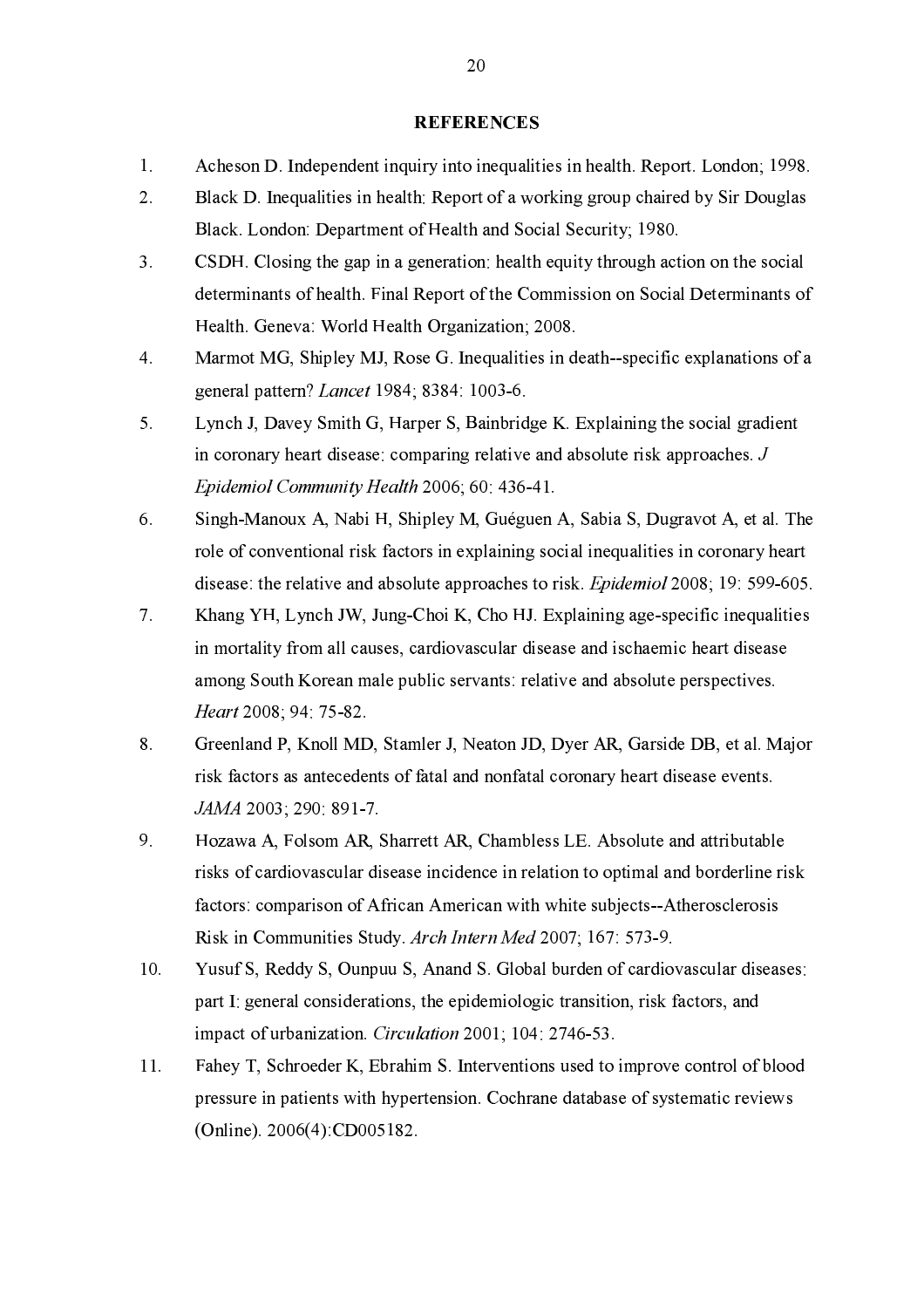- $12.$ Edwards JE, Moore RA. Statins in hypercholesterolaemia: a dose-specific metaanalysis of lipid changes in randomised, double blind trials. BMC Fam Pract  $2003; 4 \ 18-25$
- Yamaoka K, Tango T. Efficacy of lifestyle education to prevent type 2 diabetes: a 13. meta-analysis of randomized controlled trials. Diabetes Care 2005; 28: 2780-6.
- $14<sup>°</sup>$ Jha P, Peto R, Zatonski W, Boreham J, Jarvis MJ, Lopez AD. Social inequalities in male mortality, and in male mortality from smoking: indirect estimation from national death rates in England and Wales, Poland, and North America. Lancet 2006; 368: 367-70.
- 15. National-Statistics. Risk Factors for Cardiovascular Disease. London: Department of Health; 2003.
- Eyer J. Hypertension as a disease of modern society. Int J Health Serv 1975; 5: 16. 539-58.
- $17<sub>1</sub>$ Zimmet P, Arblaster M, Thoma K. The effect of westernization on native populations. Studies on a Micronesian community with a high diabetes prevalence. Aust New Zeal J Med 1978; 8: 141-6.
- 18. O'Dea K. Diabetes in Australian aborigines: impact of the western diet and life style. *J Intern Med* 1992; 232: 103-17.
- 19. Mancilha-Carvalho JJ, Crews DE. Lipid profiles of Yanomamo Indians of Brazil. Prev Med 1990; 19: 66-75.
- Brunner EJ, Shipley MJ, Witte DR, Fuller JH, Marmot MG. Relation between 20. blood glucose and coronary mortality over 33 years in the Whitehall Study. Diabetes Care 2006; 29: 26-31.
- $21.$ Reid DD, Brett GZ, Hamilton PJ, Jarrett RJ, Keen H, Rose G. Cardiorespiratory disease and diabetes among middle-aged male Civil Servants. A study of screening and intervention. *Lancet* 1974; 1:469-73.
- Rose GA, Holland WW, Crowley EA. A Sphygmomanometer for 22. Epidemiologists. Lancet 1964; 1: 296-300.
- 23. Rose G, Shipley M. Effects of coronary risk reduction on the pattern of mortality. Lancet 1990; 335: 275-7.
- 24. Anderson KM, Wilson PWF, Odell PM, Kannel WB. An updated coronary risk profile. *Circulation* 1991; 83: 356-62.
- $25<sub>1</sub>$ Getz L. Sigurdsson JA, Hetlevik I, Kirkengen AL, Romundstad S, Holmen J. Estimating the high risk group for cardiovascular disease in the Norwegian HUNT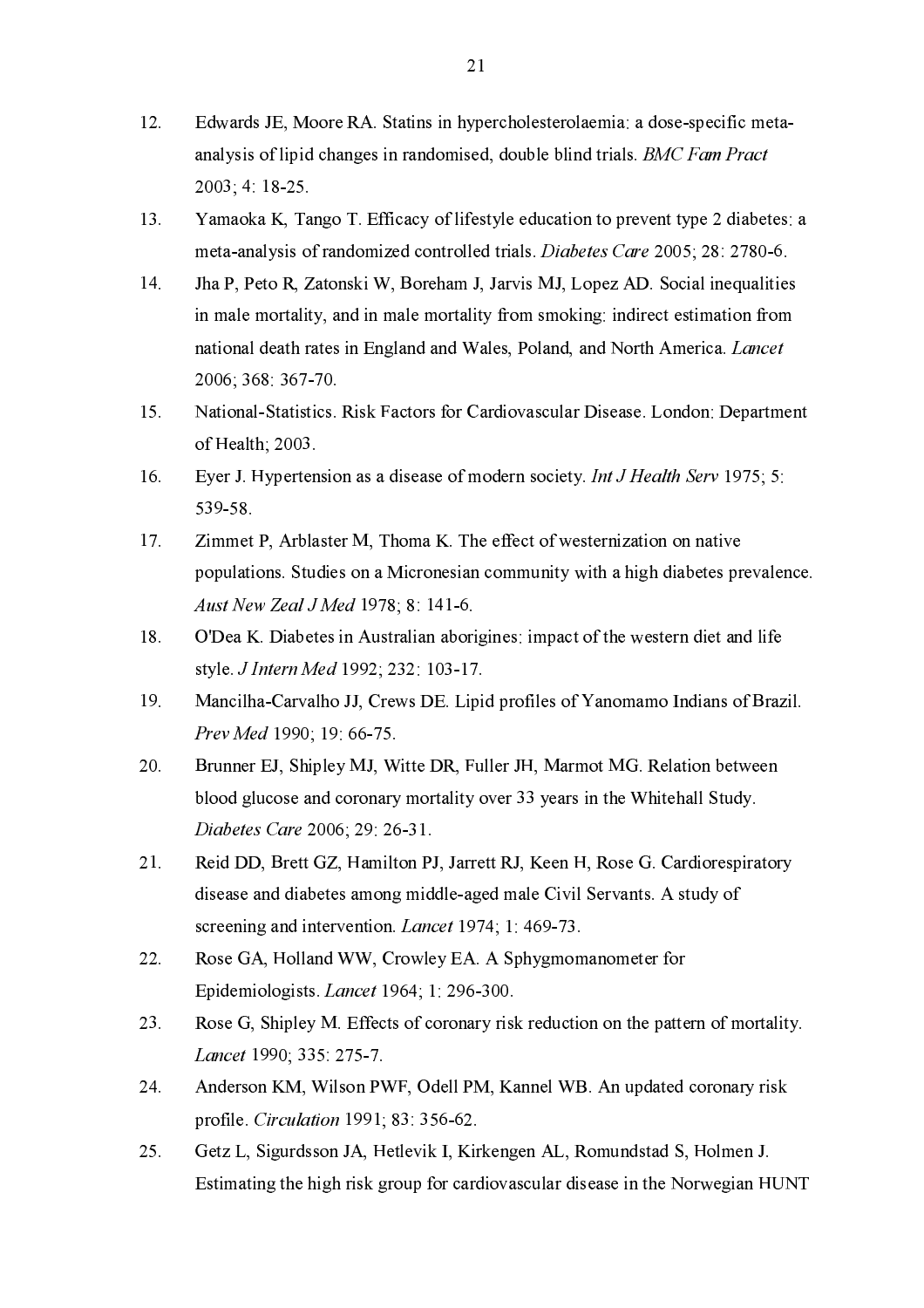2 population according to the 2003 European guidelines: modelling study. BMJ 2005; 331: 551-5.

- Marmot MG, Davey Smith G, Stansfeld S, Patel C, North F, Head J, et al. Health 26. inequalities among British civil servants: the Whitehall II study. Lancet 1991; 337: 1387-93.
- $27$ Marmot M. Achieving health equity: from root causes to fair outcomes. *Lancet* 2007; 370: 1153-63.
- 28. Lynch JW, Davey Smith G, Kaplan GA, House JS. Income inequality and mortality: importance to health of individual income, psychosocial environment, or material conditions. BMJ 2000; 320: 1200-4.
- 29. Stamler J, Stamler R, Neaton JD, Wentworth D, Daviglus ML, Garside D, et al. Low risk-factor profile and long-term cardiovascular and noncardiovascular mortality and life expectancy: findings for 5 large cohorts of young adult and middle-aged men and women. JAMA 1999; 282: 2012-8.
- $30.$ Cohen JC, Boerwinkle E, Mosley TH, Jr., Hobbs HH. Sequence variations in PCSK9, low LDL, and protection against coronary heart disease. N Engl J Med 2006; 354: 1264-72.
- 31. Davey Smith G, Ebrahim S. Mendelian randomization: prospects, potentials, and limitations. Int J Epidemiol 2004; 33: 30-42.
- $32.$ Mancilha-Carvalho JJ, de Oliveira R, Esposito RJ. Blood pressure and electrolyte excretion in the Yanomamo Indians, an isolated population. J Hum Hypertens 1989; 3:309-14.
- 33. Durrington P. Dyslipidaemia. Lancet 2003; 362: 717-31.
- Rother KI. Diabetes treatment--bridging the divide. N Engl J Med 2007: 356: 34. 1499-501.
- $35.$ Lifton RP, Dluhy RG, Powers M, Rich GM, Gutkin M, Fallo F, et al. Hereditary hypertension caused by chimaeric gene duplications and ectopic expression of aldosterone synthase. Nat Genet 1992; 2: 66-74.
- 36. Simon DB, Bindra RS, Mansfield TA, Nelson-Williams C, Mendonca E, Stone R, et al. Mutations in the chloride channel gene, CLCNKB, cause Bartter's syndrome type III. Nat Genet 1997; 17: 171-8.
- 37. Yusuf S, Hawken S, Ounpuu S, Dans T, Avezum A, Lanas F, et al. Effect of potentially modifiable risk factors associated with myocardial infarction in 52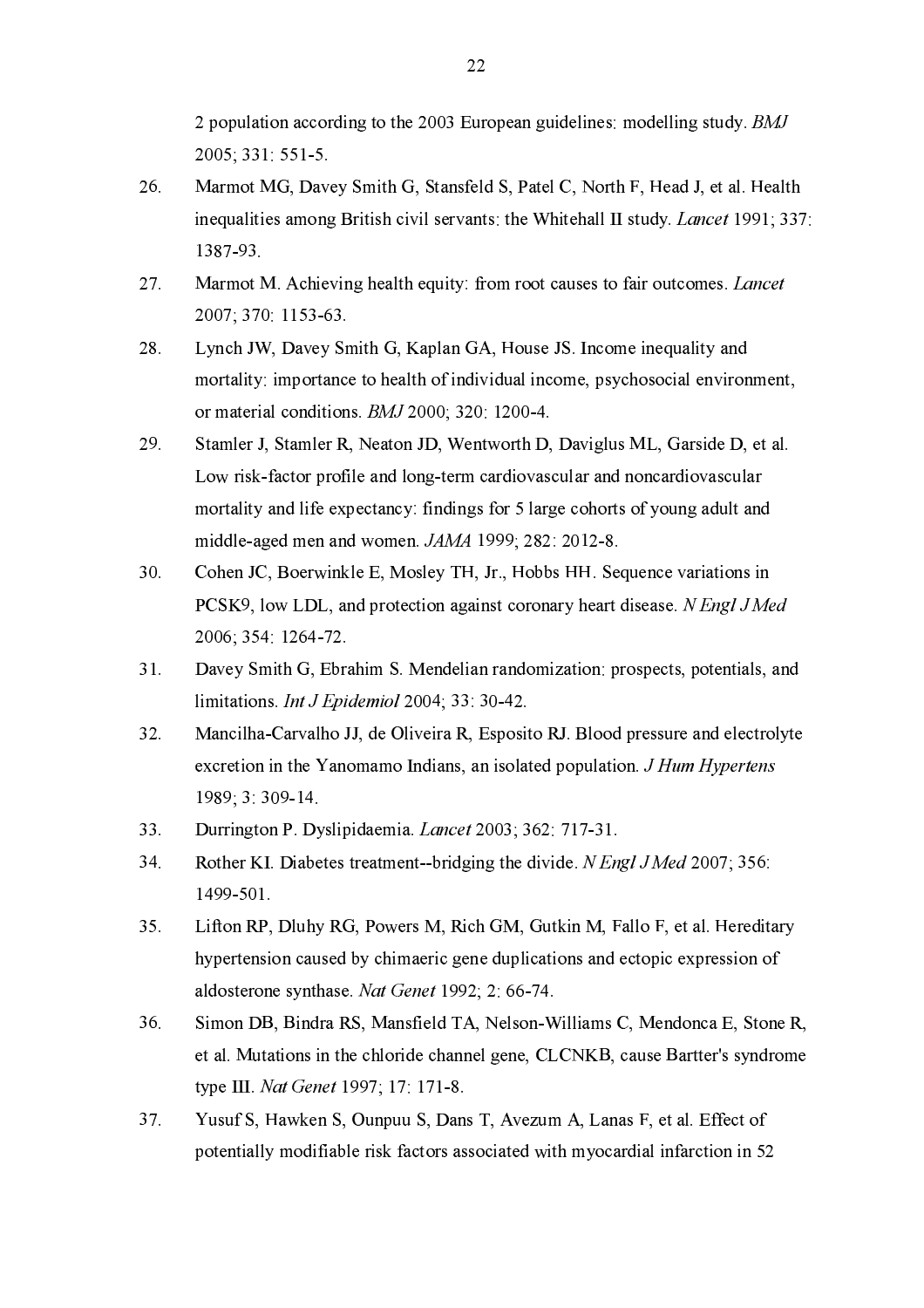countries (the INTERHEART study): case-control study. Lancet 2004; 364: 937- $52.$ 

- 38. Huxley R, Barzi F, Woodward M. Excess risk of fatal coronary heart disease associated with diabetes in men and women: meta-analysis of 37 prospective cohort studies. BMJ 2006; 332: 73-8.
- 39 Mathers CD, Loncar D. Projections of global mortality and burden of disease from 2002 to 2030. PLoS Med 2006; 3: e442.
- $40.$ Baigent C, Keech A, Kearney PM, Blackwell L, Buck G, Pollicino C, et al. Efficacy and safety of cholesterol-lowering treatment: prospective meta-analysis of data from 90,056 participants in 14 randomised trials of statins. Lancet 2005; 366 1267-78.
- Fuchs FD. Effects of different blood-pressure-lowering regimens on major cardiac 41. events. *Lancet* 2004; 363: 332.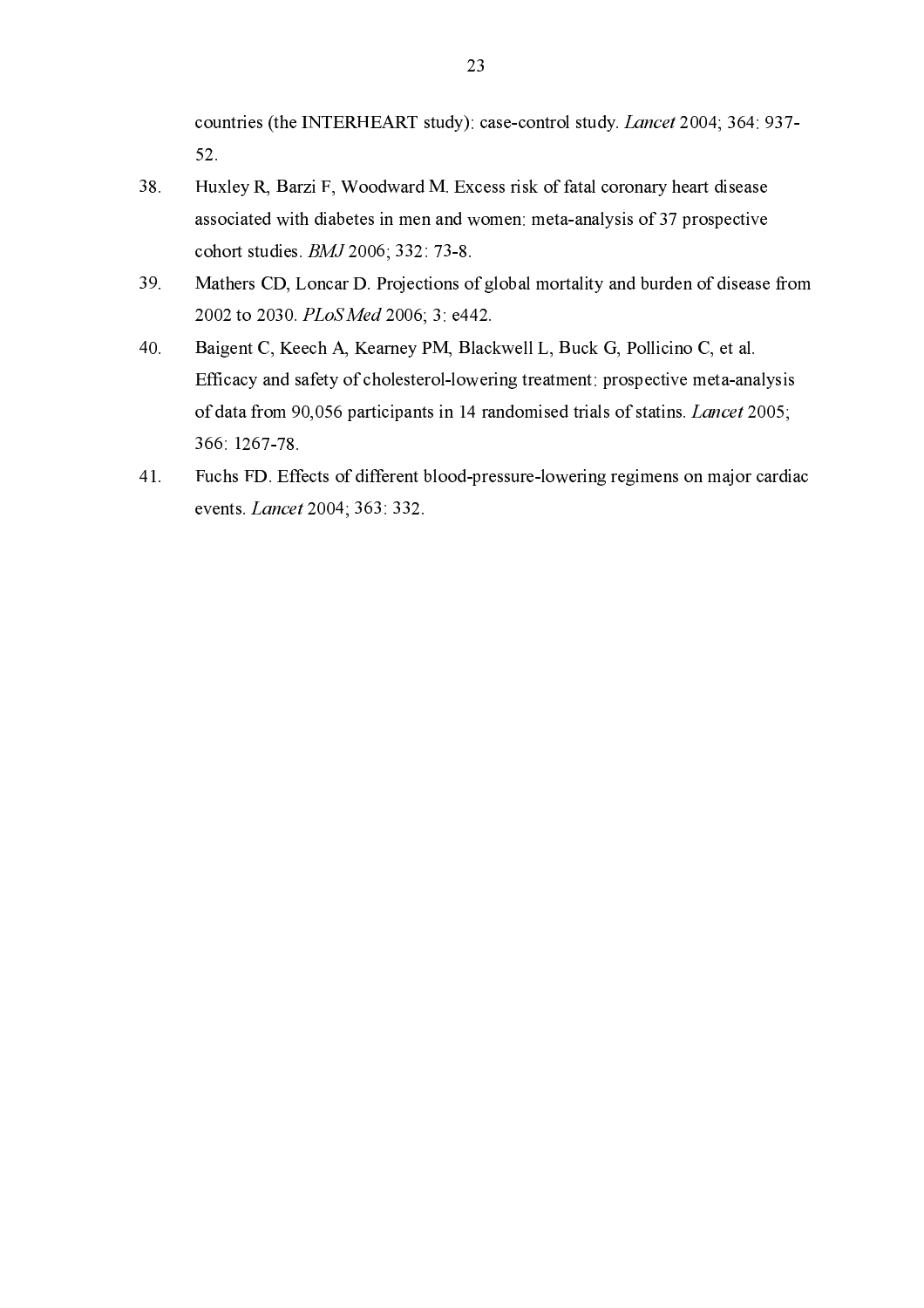|                                                      | High<br>employment<br>grade | Low<br>employment<br>grade | <b>Difference</b><br>(low grade -<br>high grade) | p-Value |
|------------------------------------------------------|-----------------------------|----------------------------|--------------------------------------------------|---------|
| No. of participants                                  | 12 644                      | 4542                       |                                                  |         |
| Age, years                                           | 50.9(0.1)                   | 55.5 $(0.1)$               | 4.7                                              | < 0.001 |
| Systolic blood pressure, mm Hg                       | 136.3(0.2)                  | 137.3(0.3)                 | 1.0                                              | 0.01    |
| Total cholesterol, mmol/L                            | 5.12(0.01)                  | 5.02(0.02)                 | $-0.10$                                          | < 0.001 |
| IDDM, $\%$ (n)                                       | 0.3(32)                     | 0.2(9)                     | $-0.1$                                           | 0.55    |
| Non IDDM, $\%$ (n)                                   | 0.7(82)                     | 1.6(91)                    | 0.9                                              | < 0.001 |
| Postload blood glucose for non-<br>diabetics, mmol/L | 4.15(0.01)                  | 4.20(0.01)                 | 0.05                                             | < 0.001 |
| Current smoking, % (n)                               | 36.7 (4625)                 | 56.0 (2550)                | 19.3                                             | < 0.001 |
| Optimal risk factor profile*, % (n)                  | 1.8(244)                    | 1.1(34)                    | $-0.7$                                           | 0.003   |
| 15-year CHD mortality, rate† (no.<br>of deaths)      | 4.91 (748)                  | 7.06(514)                  | 2.15                                             | < 0.001 |

Table 1. Age-adjusted means/prevalence of risk factors and CHD mortality by employment grade.

IDDM, insulin dependent diabetes mellitus; Non IDDM, non-insulin dependent diabetes mellitus.

\*Blood pressure <120 mmHg; cholesterol concentration <5.0 mmol/L; postload blood glucose <4.6 mmol/L; never smoker.

†Age standardised CHD mortality rate per 1000 person years.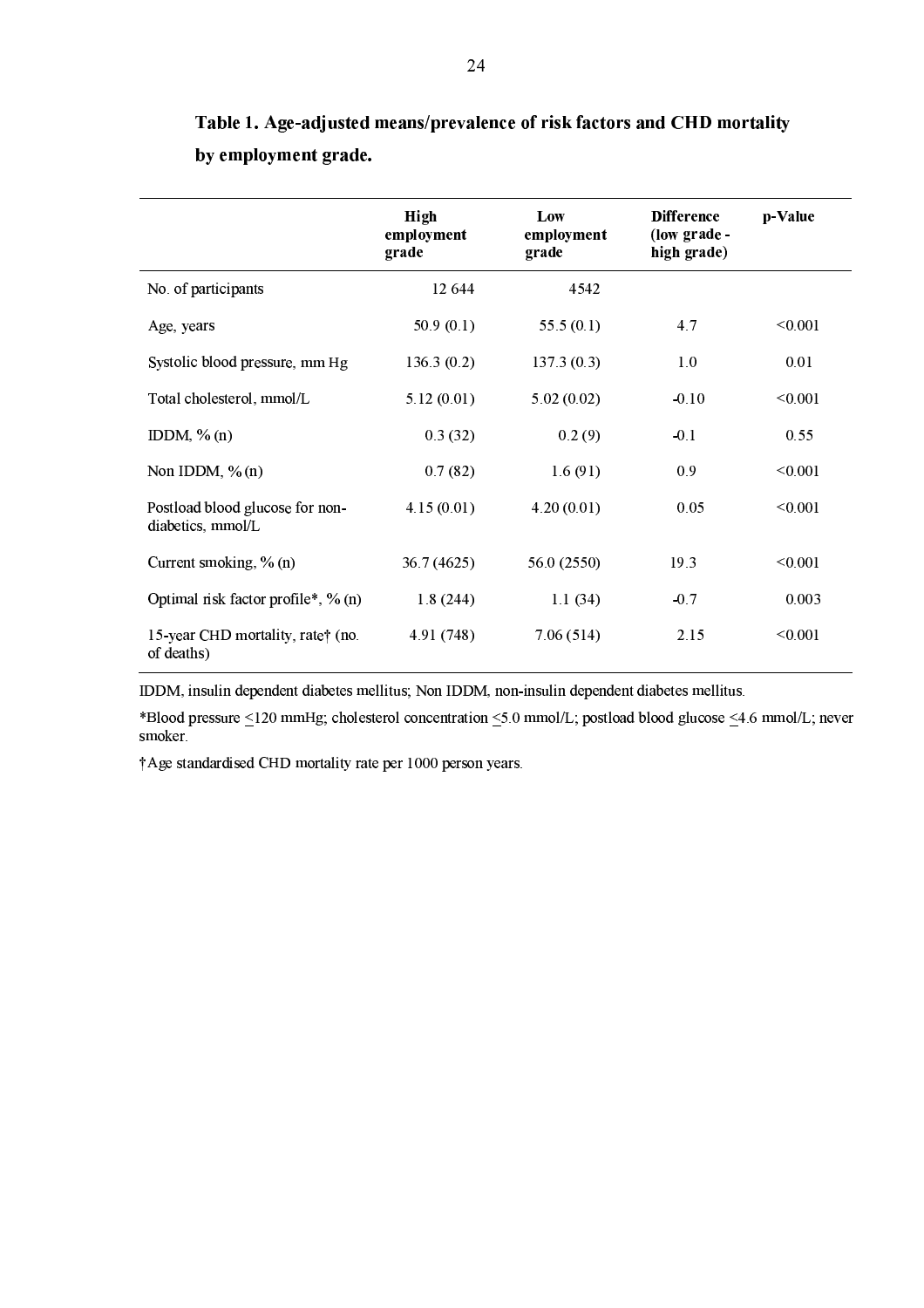|                                                               | Hazard ratio*                                      | <b>Best-practice intervention</b>                  |                                           | <b>Primordial prevention</b> |                                           |  |
|---------------------------------------------------------------|----------------------------------------------------|----------------------------------------------------|-------------------------------------------|------------------------------|-------------------------------------------|--|
|                                                               | $(95\% \text{ Cl})$ for<br>$15-y$ CHD<br>mortality | <b>Effect</b>                                      | Change in risk of<br><b>CHD</b> mortality | <b>Post-prevention level</b> | <b>Change in risk of CHD</b><br>mortality |  |
| Systolic blood pressure, per 10 mm Hg                         | 1.18(1.15, 1.20)                                   | $\downarrow$ 10 mm Hg                              | $-14%$                                    | $\leq$ 120 mm Hg             | $-32\%$                                   |  |
| Total cholesterol, per 2 mmol/L                               | 1.51(1.39, 1.65)                                   | $\downarrow$ 2 mmol/L                              | $-33%$                                    | $\leq$ 5 mmol/L              | $-33%$                                    |  |
| IDDM, yes vs glucose reference;                               | 1.79(0.74, 4.32)                                   | No change in IDDM                                  | $0\%$                                     | No change in IDDM            | $0\%$                                     |  |
| Non-IDDM, yes vs glucose reference†                           | 2.55(1.84, 3.54)                                   | $150\%$ prevalence                                 |                                           | No non-IDDM                  |                                           |  |
| Postload blood glucose, per unit<br>increase after 4.6 mmol/L | 1.14(1.03, 1.25)                                   | 1 mmol/L postload<br>glucose for non-<br>diabetics | $-2\%$ $\ddagger$                         | $<$ 4.6 mmol/L               | $-3\%$ <sup>+</sup>                       |  |
| Current smoking, yes vs no                                    | 1.78(1.59, 2.00)                                   | Smoker $\rightarrow$ non-smoker                    | $-23%$                                    | Never smoking                | $-37%$                                    |  |
| All risk factors                                              | N/A                                                | All above                                          | $-57%$                                    | All above                    | $-73%$                                    |  |

## Table 2. Best practice interventions and primordial prevention - Effects on coronary heart disease mortality

 $^*$  Hazard ratios are mutually adjusted and also adjusted for age and employment grade.<br>† Reference group is those with blood glucose  $\leq 4.6$  mmol/L.<br>‡ Combined effect of interventions targeting non-IDDM and high post-